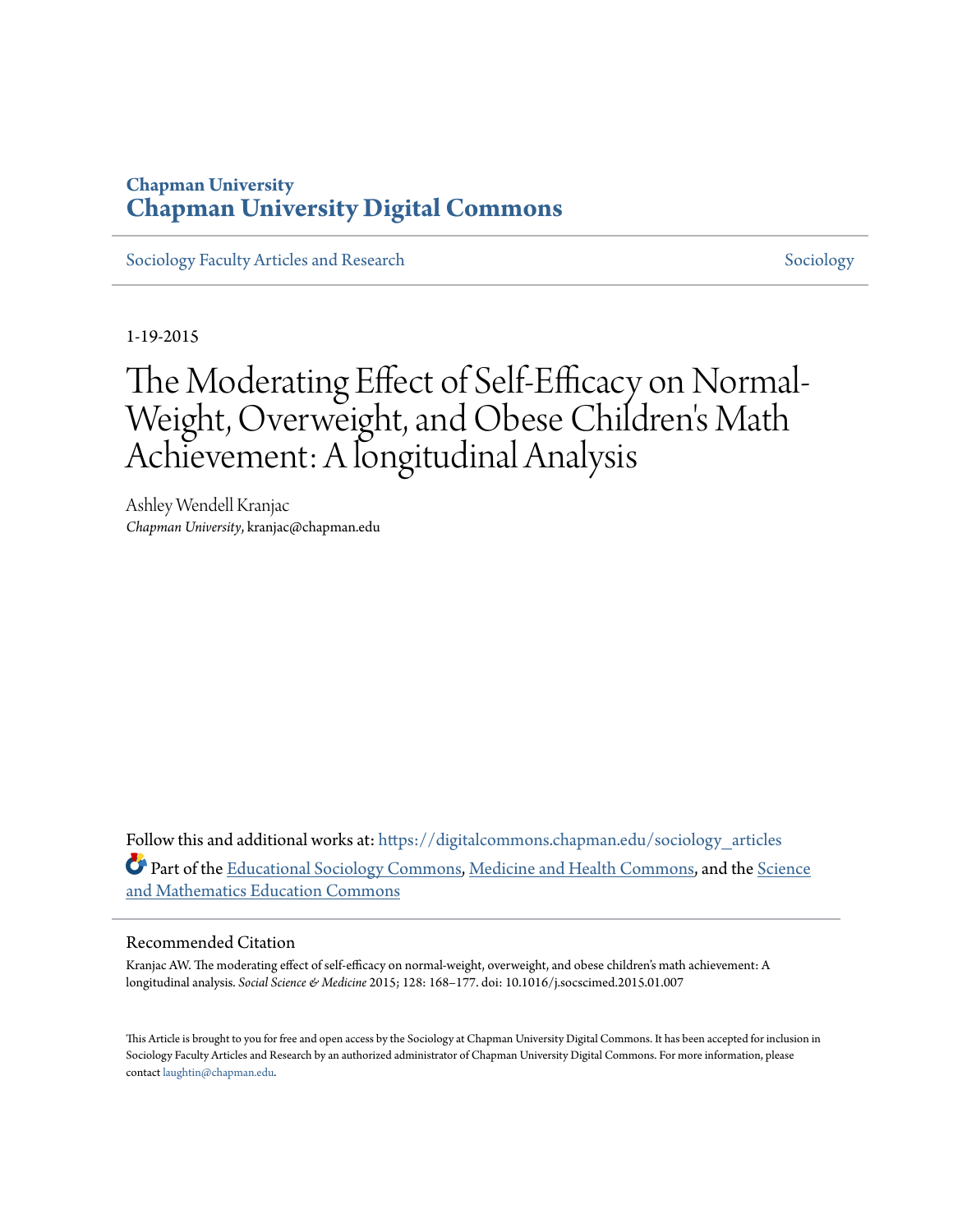## The Moderating Effect of Self-Efficacy on Normal-Weight, Overweight, and Obese Children's Math Achievement: A longitudinal Analysis

#### **Comments**

NOTICE: this is the author's version of a work that was accepted for publication in *Social Science & Medicine*. Changes resulting from the publishing process, such as peer review, editing, corrections, structural formatting, and other quality control mechanisms may not be reflected in this document. Changes may have been made to this work since it was submitted for publication. A definitive version was subsequently published in *Social Science & Medicine*, volume 128, in 2015. [DOI: 10.1016/j.socscimed.2015.01.007](https://doi.org/10.1016/j.socscimed.2015.01.007)

The Creative Commons license below applies only to this version of the article.

**Creative Commons License**  $\bigcirc$   $\bigcirc$ 

This work is licensed under a [Creative Commons Attribution-Noncommercial-Share Alike 4.0 License.](https://creativecommons.org/licenses/by-nc-sa/4.0/)

**Copyright** Elsevier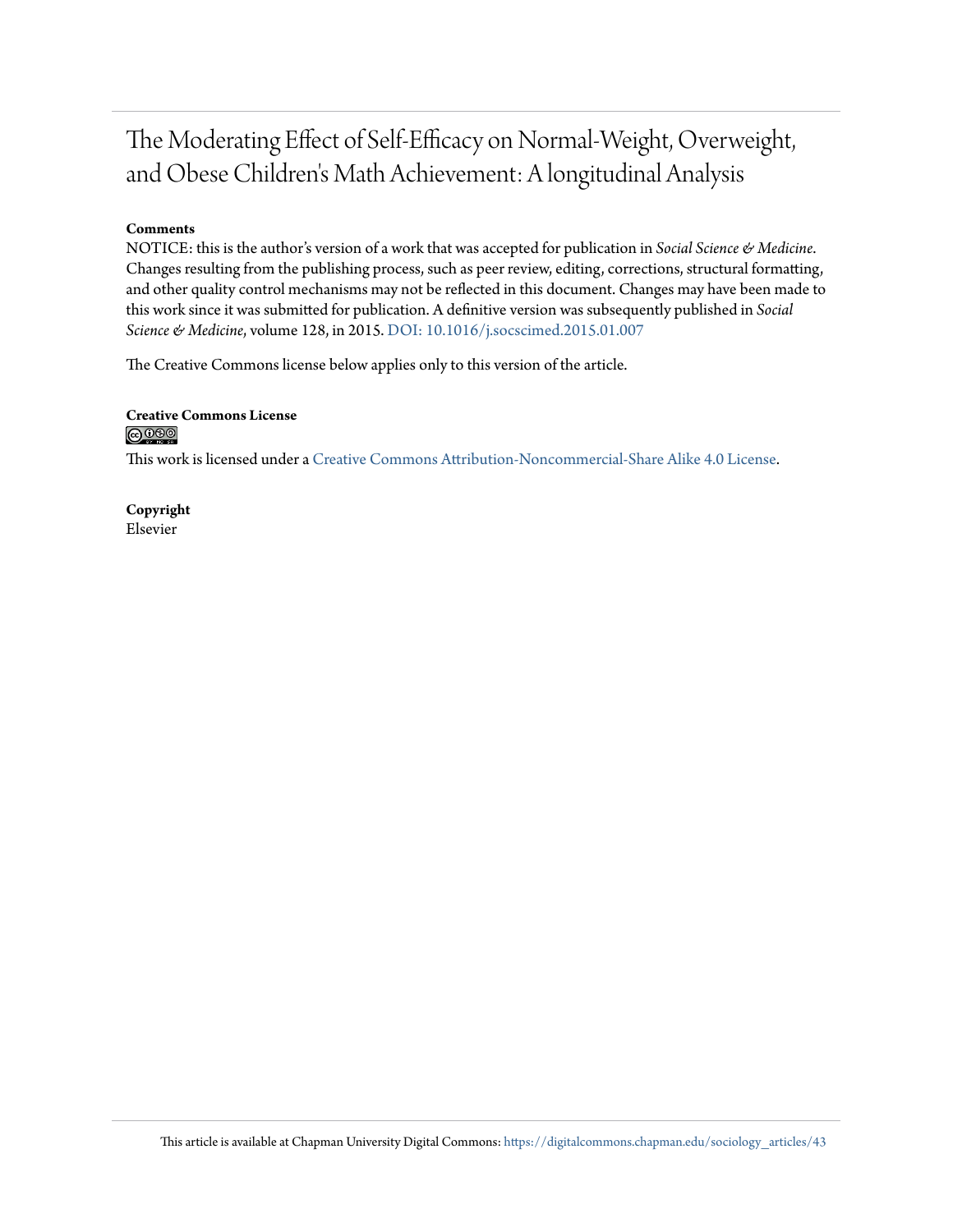#### **THE MODERATING EFFECT OF SELF-EFFICACY ON NORMAL-WEIGHT, OVERWEIGHT, AND OBESE CHILDREN'S MATH ACHIEVEMENT: A LONGITUDINAL ANALYSIS**

Abstract Word Count: 165 Total main text word count: 8,366 Number of tables: 5 Number of figures: 1 Number of equations: 4 Keywords: Childhood obesity, self-efficacy, quantitative, health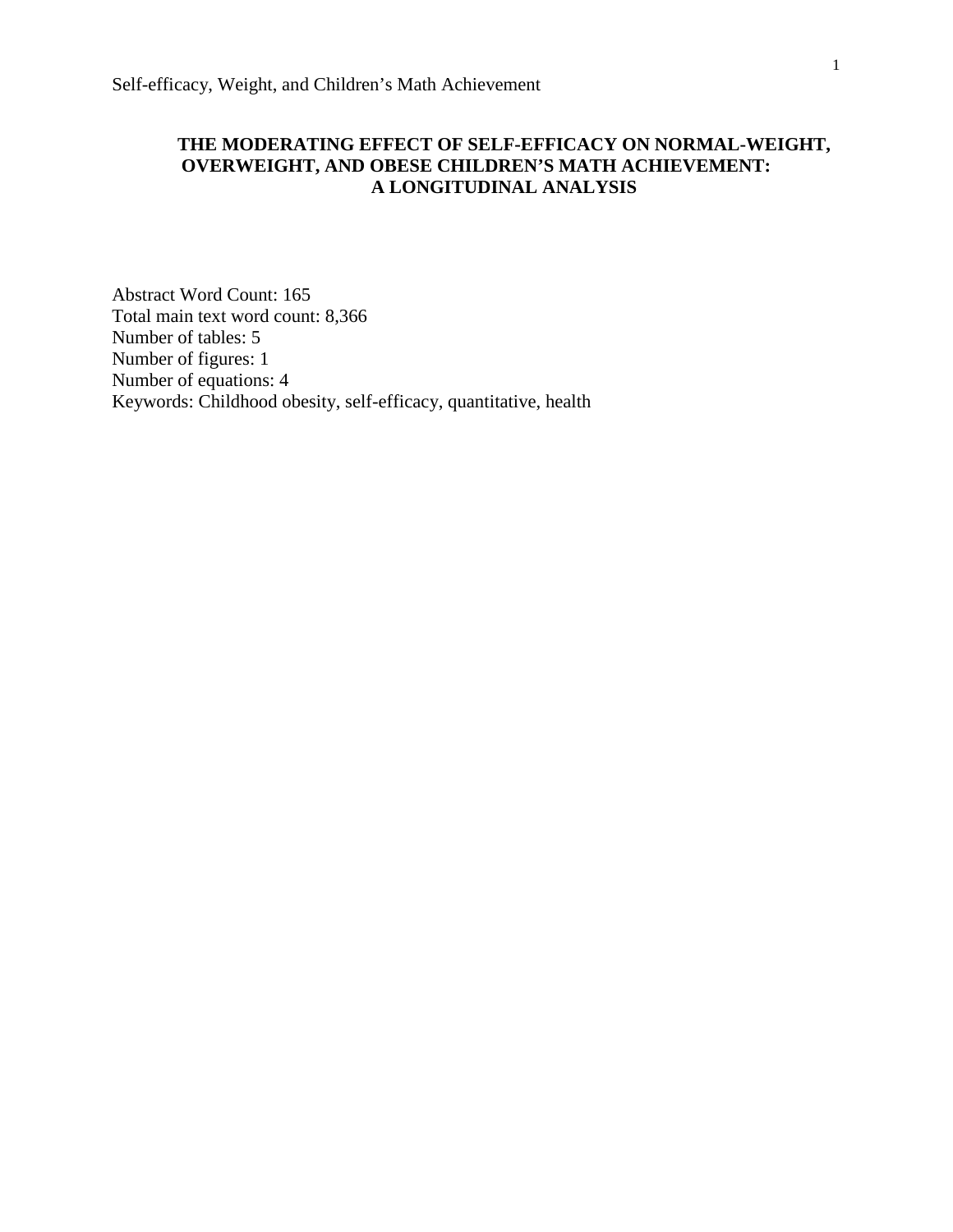#### **ABSTRACT**

Increased body weight is associated with decreased cognitive function in school-aged children. The role of self-efficacy in shaping the connection between children's educational achievement and obesity-related comorbidities has not been examined to date. Evidence of the predictive ability of self-efficacy in children is demonstrated in cognitive tasks, including math achievement scores. This study examined the relationship between self-efficacy and math achievement in normal weight, overweight, and obese children. I hypothesized that overweight and obese children with higher self-efficacy will be less affected in math achievement than otherwise comparable children with lower self-efficacy. I tested this prediction with multilevel growth modeling techniques using the ECLS-K 1998-1999 survey data, a nationally representative sample of children. Increased self-efficacy moderates the link between body weight and children's math achievement by buffering the risks that increased weight status poses to children's cognitive function. My findings indicate that self-efficacy moderates math outcomes in overweight, but not obese, children.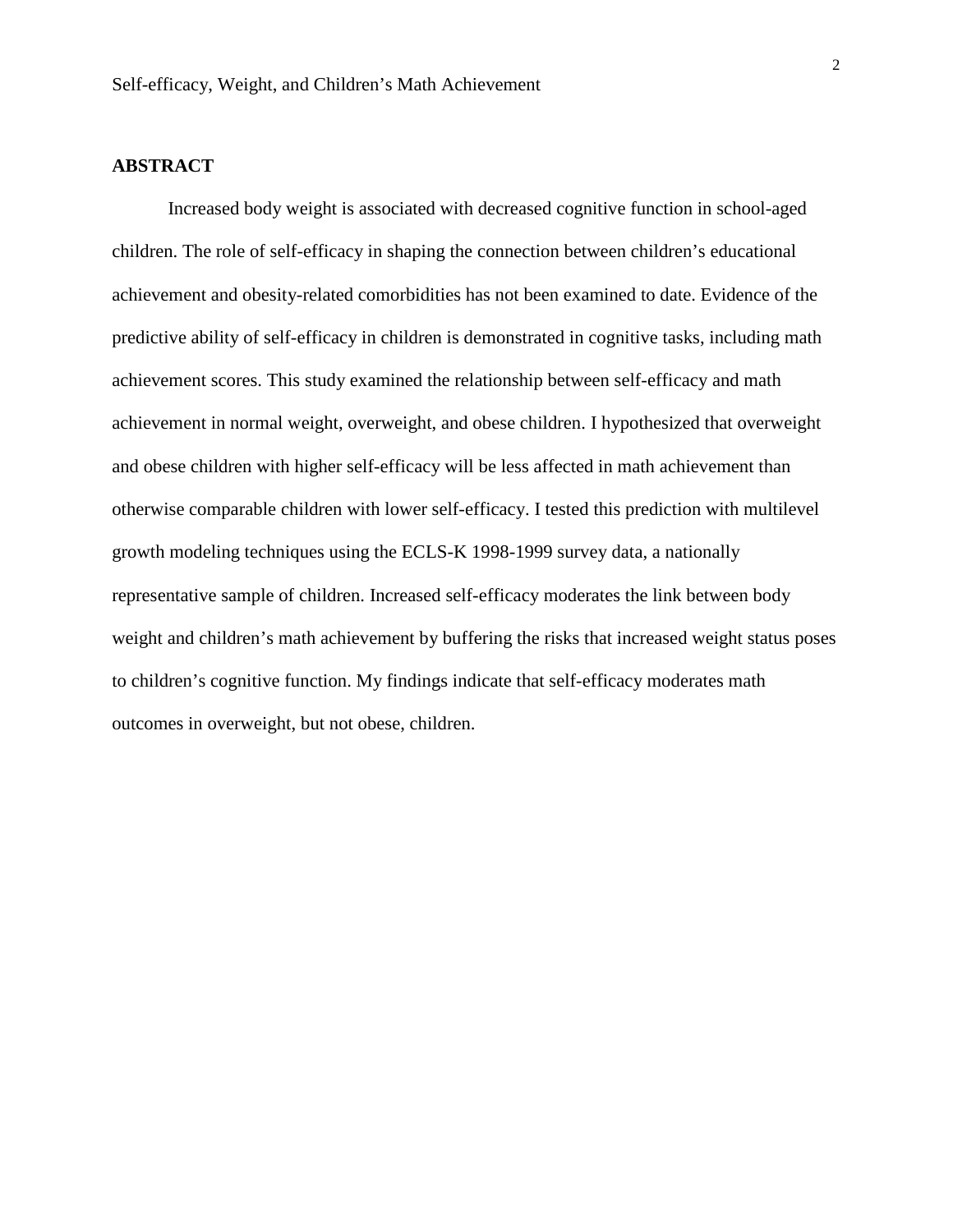#### **THE MODERATING EFFECT OF SELF-EFFICACY ON NORMAL-WEIGHT, OVERWEIGHT, AND OBESE CHILDREN'S MATH ACHIEVEMENT: A LONGITUDINAL ANALYSIS**

The number of American children classified as obese has sharply risen in recent years (Ogden *et al.* 2014; Wang and Beydoun 2007). Approximately 17% of children aged 2 to 19 years-old are classified as obese [i.e., have a body mass index (BMI) above 30 kg m-2 ; (Ogden *et al.* 2014)]. There are, however, large disparities in childhood obesity prevalence between racial and ethnic minority groups, and by geographic location, with the highest incidence among Hispanic children (Ogden *et al.* 2014) and in children residing in the southeast region of the United States (Gopal *et al.* 2010). One population at risk is low-income elementary-aged children (Kopelman 2007), an already vulnerable group whose rates of obesity have steadily increased across all races except Asians/Pacific Islanders, irrespective of gender (Kopelman 2013). Socioeconomic inequality is associated with geographically concentrated childhood obesity among low-income groups that may lead to an accumulation of disadvantage for children throughout their life course (Giskes *et al.* 2008; Power, Manor, and Matthews 2003; Woolf and Aron 2013, p. 233).

The consequences of poor physiological and psychological health extend to the academic domain. An overweight or obese child may succumb to anxiety and depression as a result of social marginalization and/ or peer discrimination due to the stigma associated with being overweight, and, consequently, her math performance may suffer. For example, overweight and obese adolescents are more socially isolated and have fewer friendships than those of normal weight (Strauss and Pollack 2003). This may then lead to devastating outcomes associated with psychological instability, and, in some cases, lowered academic performance (Robinson 2006).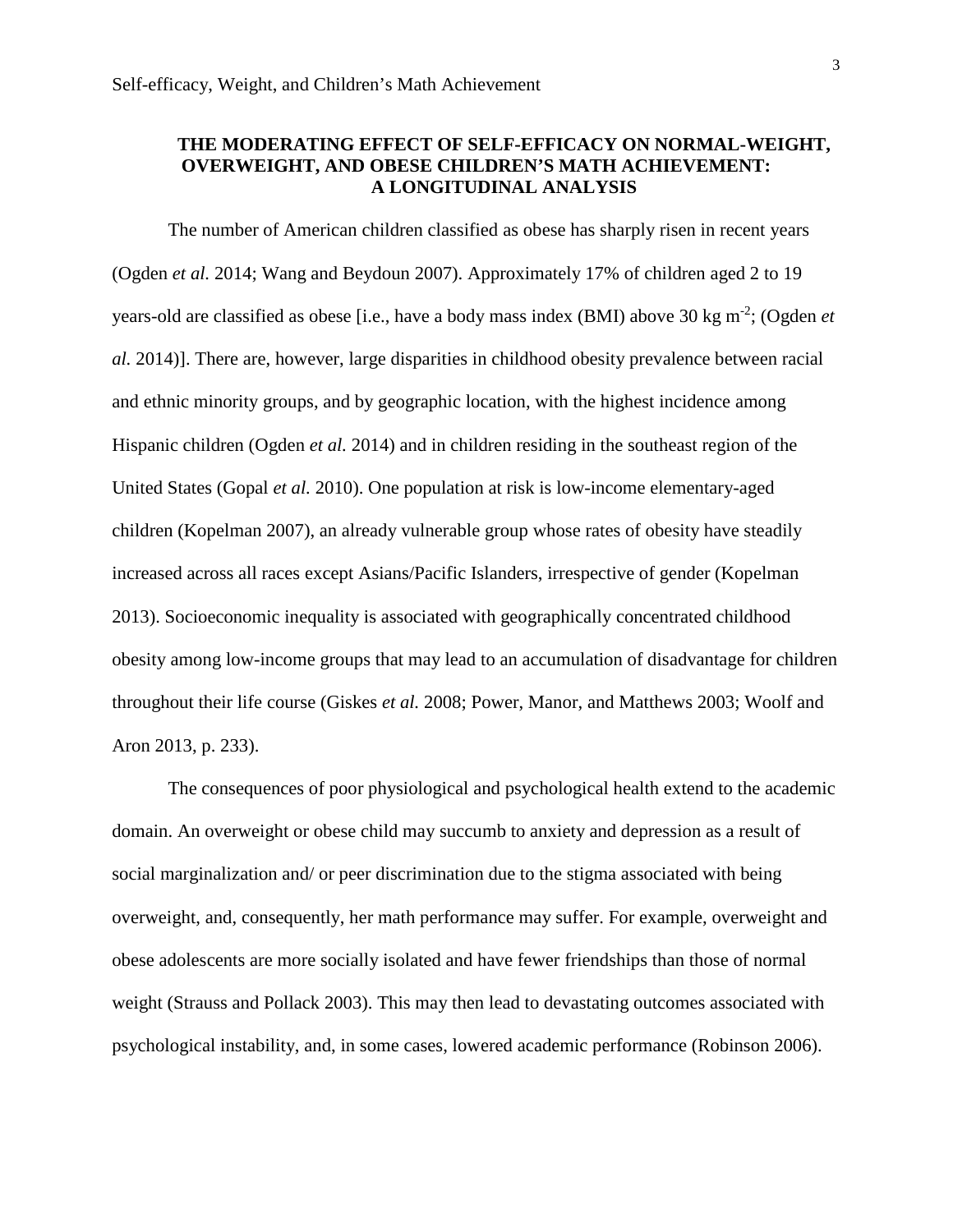Increased body weight is associated with decreased cognitive function in school-aged children (Li, Dai, Jackson, and Zhang 2008). Researchers have shown that overweight and obesity in children is associated with deficits in executive function, which relies on proper functioning of the part of the brain responsible for planning and judgment (Cserjesi. Luminet, Molnar, and Lenard 2007; Braet, Claus, Verbeken, and Vlierghe 2007). Poor math performance, for example, could be due to ineffective planning or the inability to shift from one mental state to another, update working memory, or inhibit impulsive behavior (St Clair-Thompson and Gathercole 2006). Given that the pathophysiological process of weight-associated complications culminates in cognitive decline and is driven by neural, cardiovascular, endocrine, musculoskeletal, renal, gastrointestinal, and pulmonary system malfunction, in addition to psychosocial problems (Kamijo *et al.* 2014; Garver *et al.* 2013), childhood obesity trends have implications for children's well-being in both the short and long term, including academic outcomes (Daniels *et al*. 2005; Freedman *et al*. 2007; see Taras and Potts-Datema 2009, for review). Importantly, academic outcomes are not driven solely by cognitive capacity (Bandura 1993), a limited pool of energy, resources, or fuel by which some cognitive processes are mobilized and maintained (Johnson and Heinz, 1978, p.422). Psychological resources such as optimism, personal control and a sense of meaning are protective for mental health (Frankl 1963; Taylor, 1989; Seligman 1998; Taylor *et al.* 2000), and these learned behaviors also assist children in educational achievement (Kolb 1984; Zimmerman 1989; Casey *et al*. 2005). Among these psychological resources, self-efficacy—typically conceptualized as perceived judgments of one's capabilities to organize and execute courses of action to attain chosen goals (Bandura 1977)—has consequences for children's psychological development, educational outcomes, and reproduction of stratification across generations (see Multon *et al.* 1991 for review; Schunk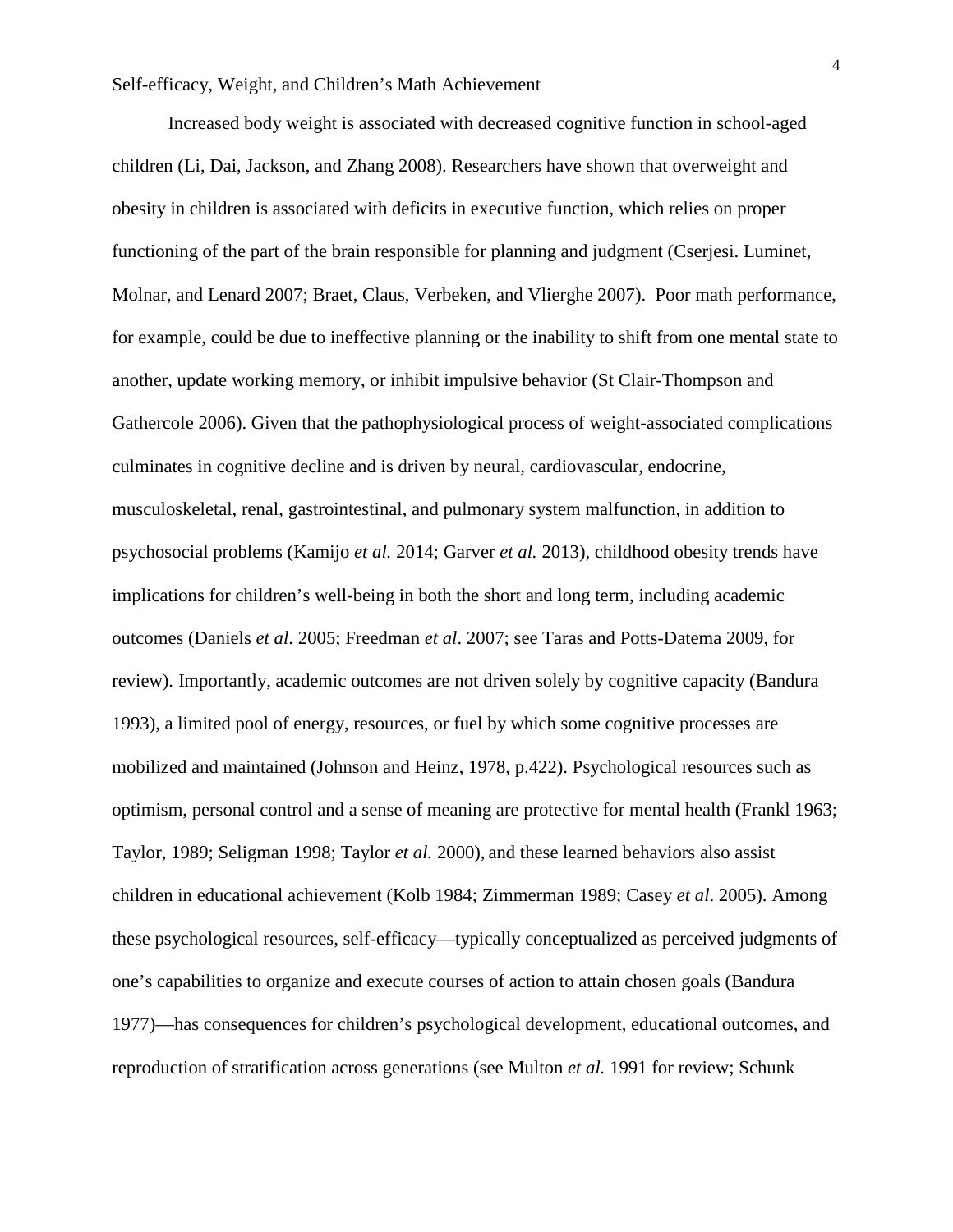1995; Schunk and Pajares 2004). The role of self-efficacy in shaping the connection between children's math achievement and obesity-related comorbidities has not been examined to date.

Perceived self-efficacy is the foundation of human motivation (Bandura 1993, 1994, 2006). At the individual level, symbolic processes through which knowledge is formed may be analyzed as contributing to the production of individual differences in development (Dannefer 1984). For example, the expectations communicated to, and interpreted by, a child, contribute to self-definition and to her plan of action. Bandura, and other social psychologists, suggest that individual action is driven by the core belief that we can produce desired results through our behavior. Self-efficacy moderates the effect of gender and prior experience on self-concept and mathematical problem solving (Pajares and Miller 1994). It is also becoming evident that selfefficacy may be an important mechanism in the treatment of obesity (Clark *et al*. 1991; Linde *et al*. 2006). In the present study, I examined the relationship between self-efficacy and math achievement in normal weight, overweight, and obese children.

As a measure of cognitive function, I used math achievement, and not literacy, scores from kindergarten to eighth grade, because past research indicates that stress associated with variations in physical appearance can decrease math performance in adults (Fredrickson *et al*. 1998; Gable *et al.* 2012). Also, self-efficacy has been shown to predict math performance for undergraduate college students (Siegel *et al*. 1985). I hypothesized that children with consistently heightened BMI scores will have lower math achievement, compared to those of children with lower BMI (Gable *et al.* 2012).

Further, self-efficacy has previously been shown to serve as a moderator of weight management (Bandura 2000), life stressors (Bandura 1994), and scholastic aptitude (Brown *et al.* 1989). Because self-efficacy engenders a wide range of capacities and skills that children may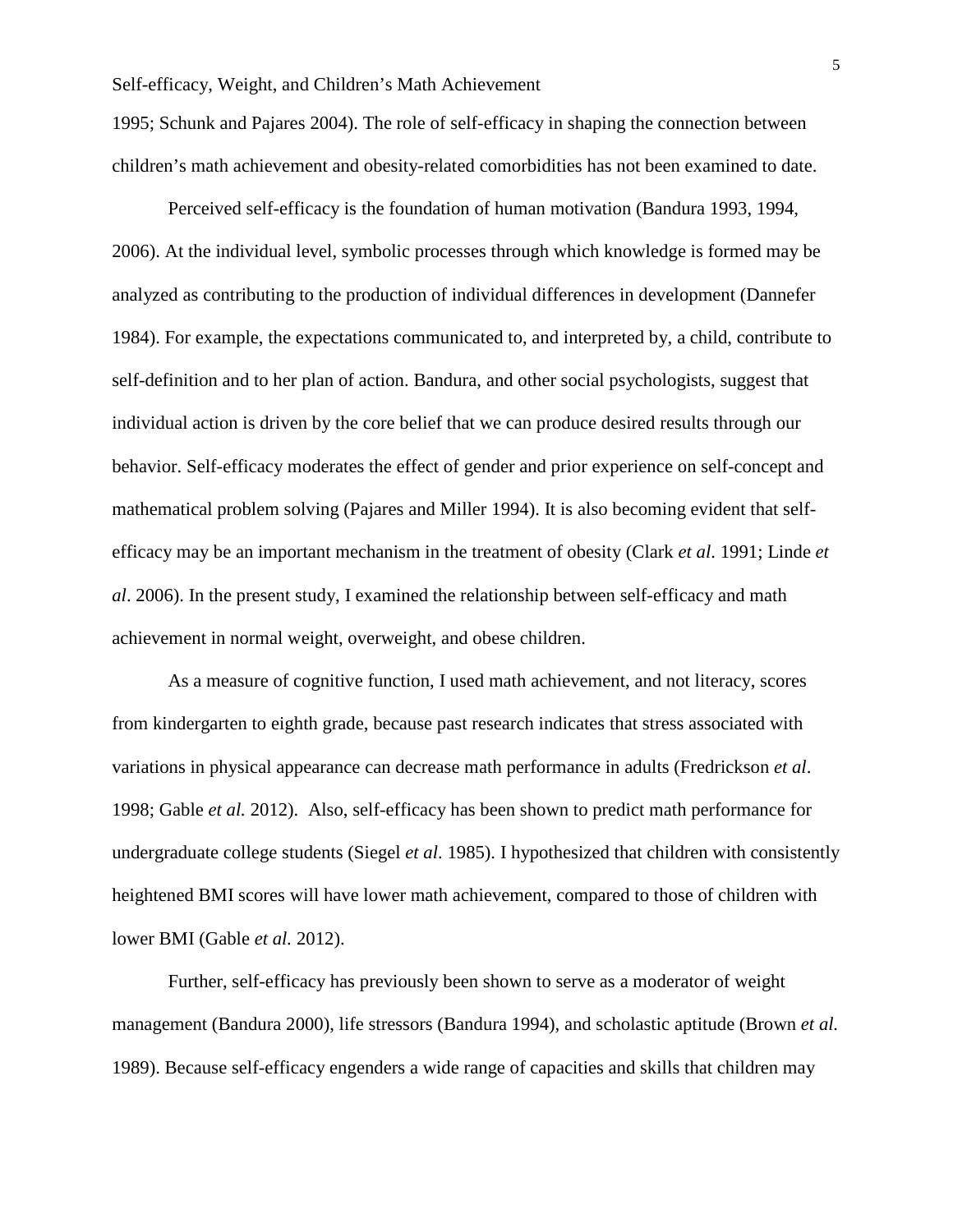draw upon to support their math achievement—and potentially buffer the effects of increased weight on learning—I expected self-efficacy to factor into this linkage by moderating the extent to which children's increased weight status will affect their math achievement. Thus, I hypothesized that, compared to overweight and obese children with lower self-efficacy, those who are overweight and obese but have higher self-efficacy, would score better on math achievement assessments. I tested these hypotheses by applying multilevel growth modeling techniques (Singer and Willet 2003) to data from the Early Childhood Longitudinal Study— Kindergarten class 1998-1999 (ECLS-K).

#### **BACKGROUND**

#### *LINKING OBESITY AND MATH ACHIEVEMENT TO SELF-EFFICACY*

Early childhood health influences later life outcomes (Currie 2009; Almond and Currie 2010, 2011). The current study is predicated on the notion that weight-related comorbidities are associated with cognitive dysfunction. The negative association between obesity and cognitive function is well documented (Li *et al*. 2008; Shore *et al*. 2008; McLaren 2007), as is the positive association between self-efficacy and academic outcomes (Zimmerman 2000; Cowen *et al.* 1991; Bandura 1997). However, the direct association between self-efficacy and math outcomes among normal weight, overweight, and obese children in the United States has never been examined.

There is no consensus on the causal effect of childhood obesity on standardized test scores and academic outcomes. Cross-sectional and longitudinal studies examining the association between academic achievement and obesity are inconsistent. Researchers have found no association (Kaetner *et al.* 2009), a negative association (Averett and Stifel 2010), a mediation between obesity and self-esteem (Tershakovec *et al.* 1994), obesity and externalizing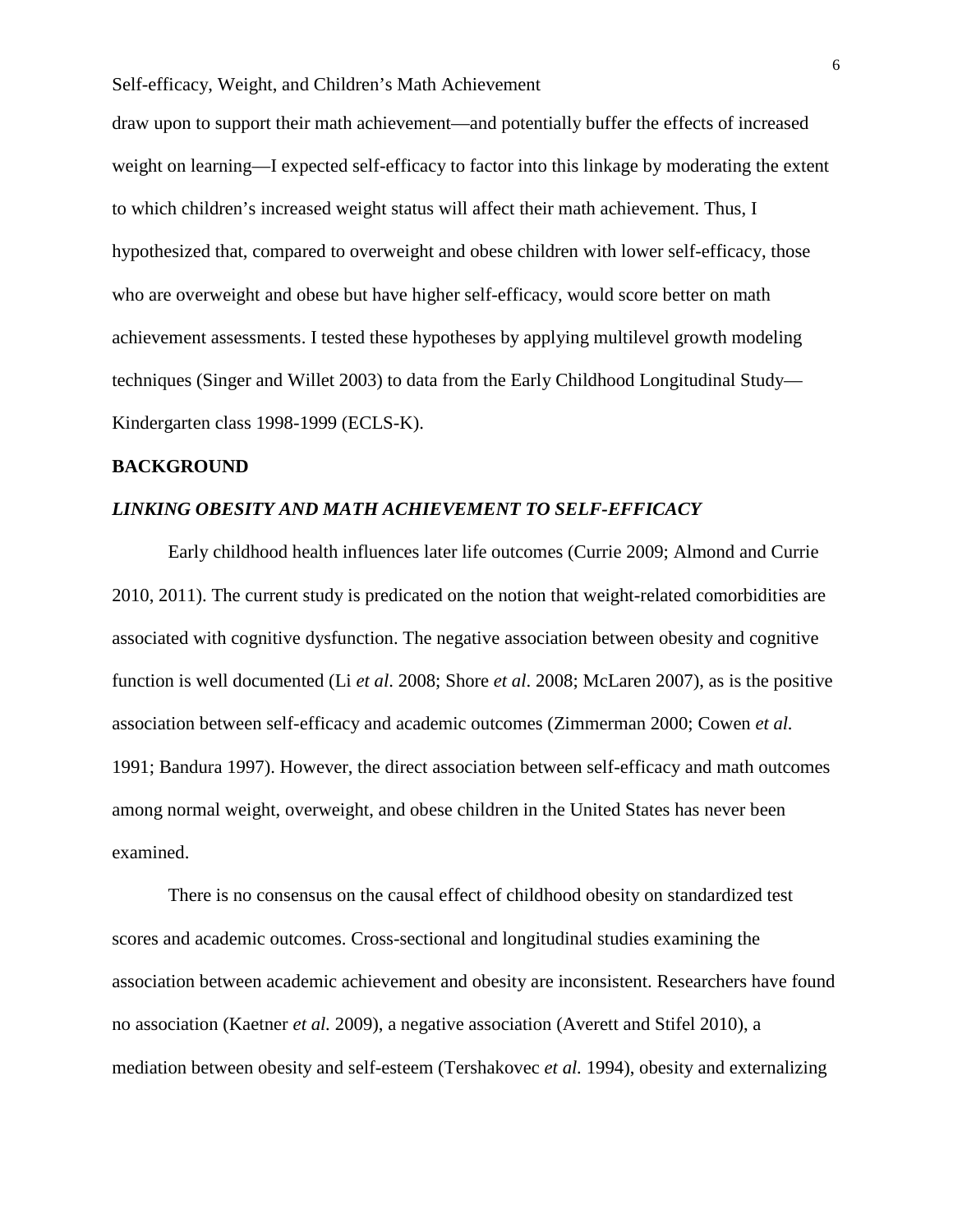behavioral problems (Crosnoe 2007), and obesity and interpersonal skills (Klinitzke *et al.* 2013) in poor academic performance. Nonetheless, there is ample theoretical and empirical evidence indicating a likely connection. Thus, my conceptual model is that overweight and obesity in children affects cognitive function and is linked to learning, which in turn affects math academic outcomes.

Self-efficacy has emerged as an effective predictor of students' motivation and scholarship. Self-efficacious students contribute more in the classroom, work more assiduously, persevere longer, and have fewer disadvantageous reactions when faced with challenges (Bandura 1997). Furthermore, measures of self-efficacy are highly correlated with achievement in academic work and persistence (Zimmerman 2000). Evidence of the predictive ability of selfefficacy in children is demonstrated in cognitive tasks, including math performance (Cowen *et al*. 1991). For example, Schnuck *et al.* (1985) found a positive association between perceived self-efficacy and rate of accurate arithmetic solutions. Thus, research to date clearly links selfefficacy and math achievement (Bandura 1997; Shnuck *et al*. 1985; Pajares and Kranzler 1995; Adeyinka *et al.* 2007). Increased self-efficacy may, then, condition the link between overweight or obesity and children's achievement by buffering (or minimizing) the risks that increased weight status poses to children's math performance.

#### **DATA AND METHODS**

#### *Data and Sample*

Analyses are based on the Early Childhood Longitudinal Study—Kindergarten class 1998-1999 (ECLS-K), a nationally representative sample of 21,260 children from kindergarten to eighth grade, conducted by the U.S. Department of Education, National Center for Education Statistics (NCES), and designed to study the development of educational stratification among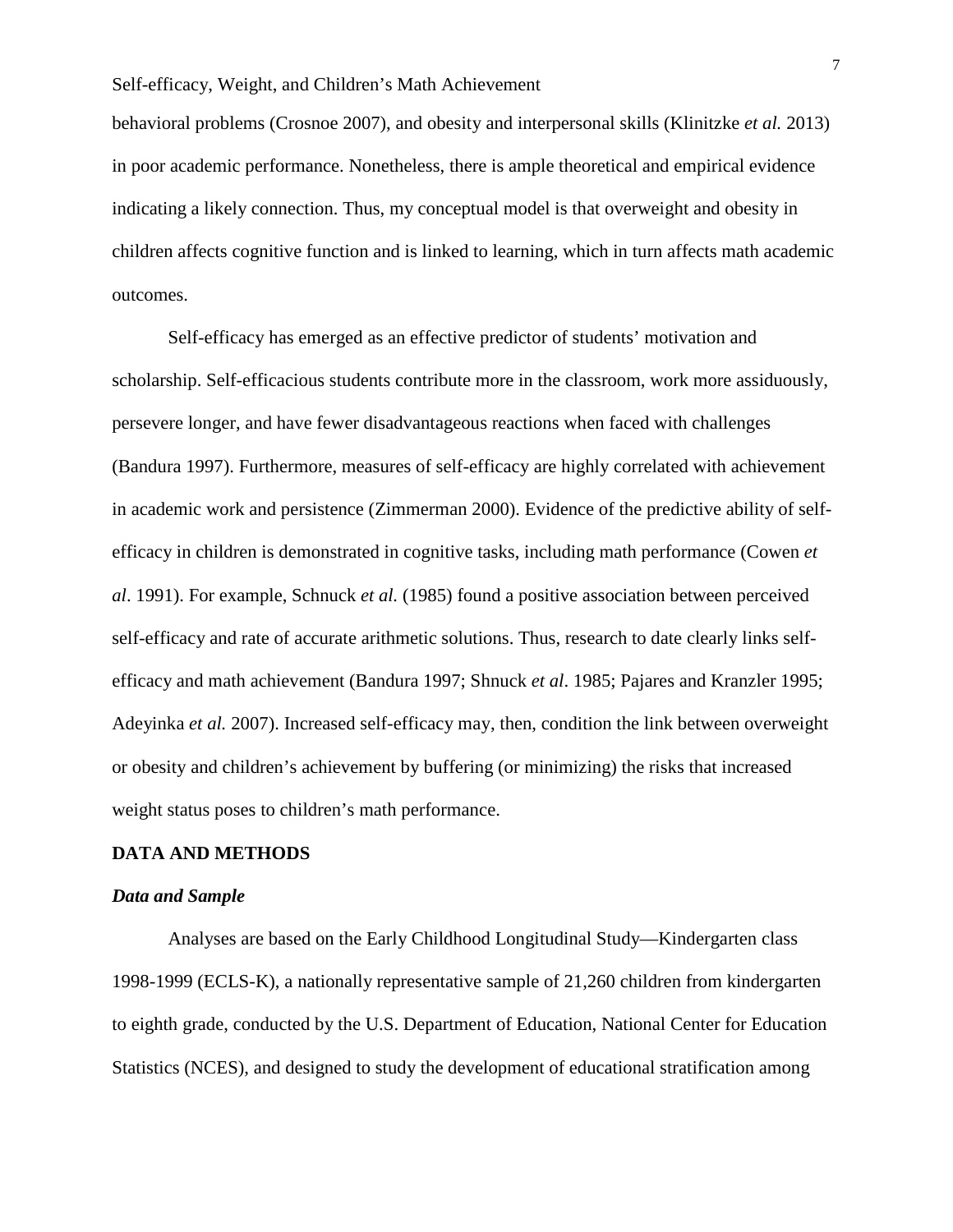American school children (West, Denton, and Reaney 2000). Participants were selected using a multi-stage sampling design. For a more detailed description of the ECLS-K study design see, Tourangeau *et al.* (2009).

#### *Inclusion Criteria*

Because "missingness" increased over time due to attrition in the ECLS-K data, I estimated my models using full information maximum-likelihood method (FIML), which uses data from all observations in the data set. The FIML estimation method assumes data are missing at random (MAR), wherein the conditional covariates are not associated with the propensity for missing data on the outcome measure (i.e., math achievement). This approach maximizes the statistical power for differentiating between math developmental trajectories of children with missing data on the outcome at any wave. The final sample size was 5,034. I used multiple imputation to impute missing values for children who participated in a wave but did not provide a response for a specific independent variable. This method resulted in multiple complete data sets (Allison 2001). I imputed data using the MIM command, a multivariate imputation program in Stata 13.0 (Carlin, Golati, and Royston 2008). I averaged empirical results across ten imputation samples (Rubin 1987). The estimates presented here are statistically similar to findings from analyses where I handled missing data for the independent variables using listwise deletion, indicating that estimates are robust across different missing data specifications. All multivariate analyses were conducted using HLM 7.01.

At enrollment (kindergarten fall, T1), children (51% female) were identified by parents as 71% White, 5% African American, 15% Hispanic, 5% Asian, and 5% Other Race. In the analyses, ECLS-K data were weighted to account for the multistage probability sampling that oversampled Asians and Pacific Islanders. Weights are provided in the ECLS-K for cross-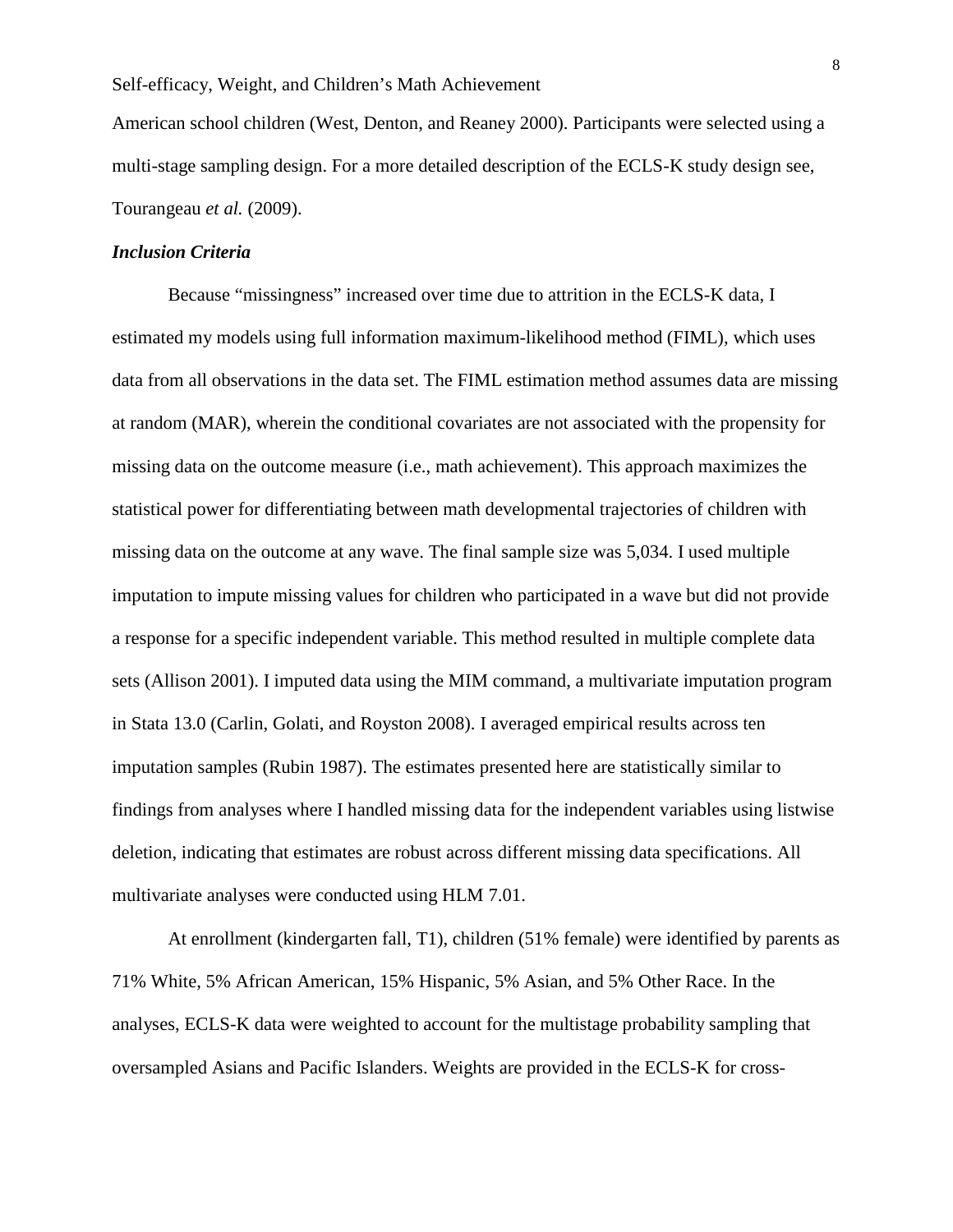sectional and longitudinal data analyses; weights were computed for children with complete data on the data points under investigation. Normalized child-level weights were used to produce representative estimates of the 1998–1999 kindergarten population of children.

#### **MEASURES**

#### *Time*

A variable based on average age at each direct assessment was created to represent time, as shown in Table 1. Time 1 (T1), kindergarten fall, is considered the baseline. At T1, average age was 5.71 (SD=0.36) years. At T2, kindergarten spring, average age was 6.23 years (SD=0.36), indicating the passage of about 6 months between T1 and T2. Beginning at T3, the time unit is defined in years, and children are about one year older, with an average age of 6.67 years (SD=  $0.38$ ). At T4, average age was 7.24 years (SD=  $0.35$ ). At T5, average age was 9.13 years (SD=  $0.35$ ). At T6, average age was 11.07 years (SD=  $0.36$ ). At T7, average age was 14.07 years  $(SD= 0.35)$ .

#### *Weight Status*

ECLS-K staff assessed children's height and weight during each assessment by using a portable digital scale and stadiometer (Shorr Products, Olney, Maryland). Both weight and height measurements were recorded twice, and the average of the two measures was used in the present analyses. The overall average unweighted BMI score was 18.36, with a standard deviation of 4.53. Table 1 displays the unweighted means and standard deviations for BMI scores by gender and wave.

Using the 2000 Center for Disease Control Growth Charts: United States (Kuczmarski *et*  al. 2002), I created a categorical variable based on BMI (weight [kg/height [m]<sup>2</sup>), and classified children as underweight ( $\langle 5^{th}$  percentile), normal weight ( $>5^{th}$  percentile and  $\langle 85^{th}$  percentile),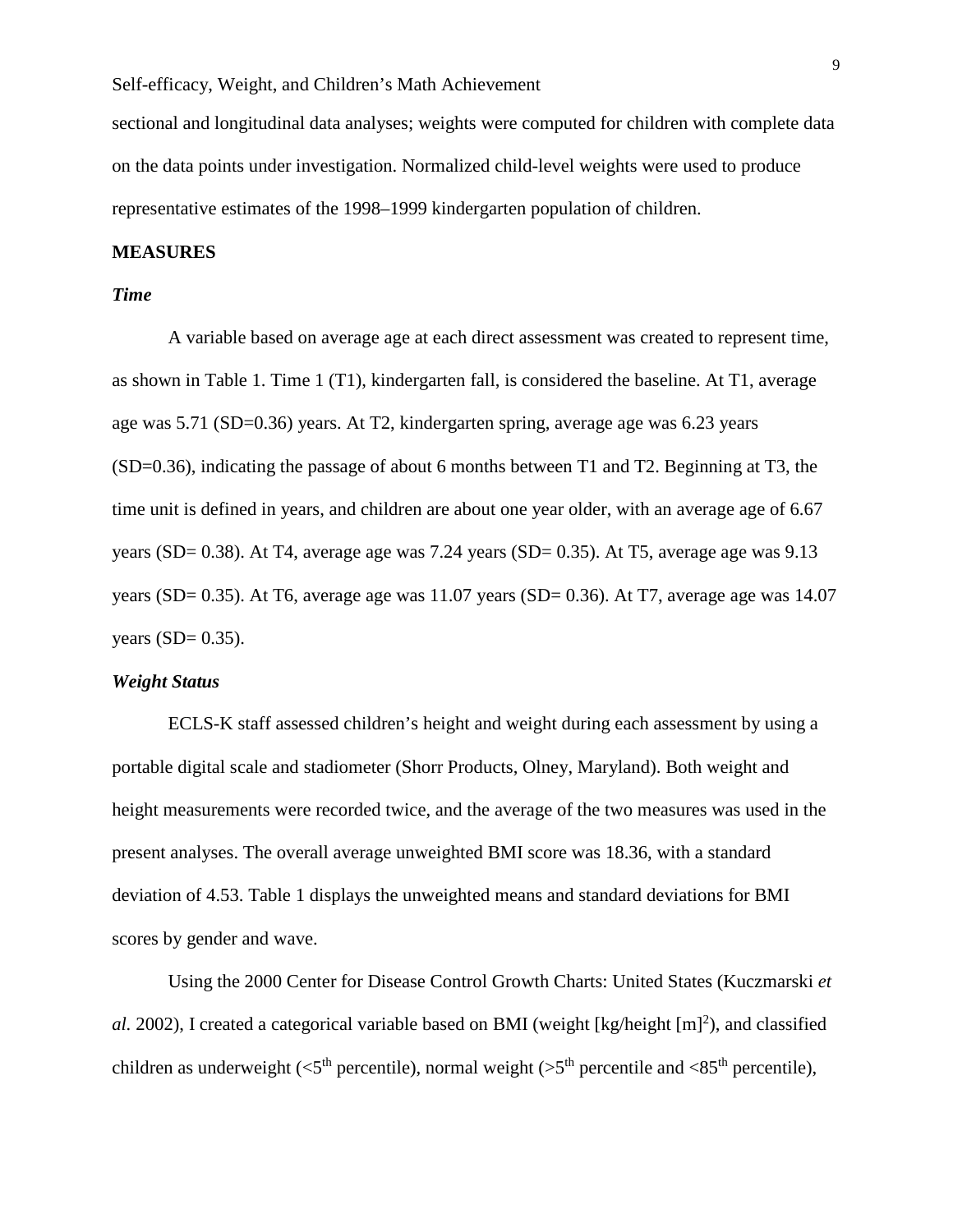overweight ( $>85<sup>th</sup>$  percentile to  $<95<sup>th</sup>$  percentile), or obese ( $\geq 95<sup>th</sup>$  percentile). I subsequently combined underweight and normal-weight categories into a single category due to the small number of underweight children across all time points (0.02; SD=0.12). Overall, 58% (SD=0.49) of male and 64% (SD=0.48) of female children were normal-weight. 21% (SD=0.21) of male and 21% (SD=0.41) of female children were classified as overweight. And, 21% (SD=0.21) of male and 15% (SD=0.36) of female children were classified as obese. Weight status was included in my analytic model in several different ways. Dummy variables indicating a child's weight status category and a continuous measure of BMI were both included to imply that the added decrement to children's math achievement that accrued for an additional point in BMI further decreased math achievement if the child moved from the normal weight to the overweight or from the overweight to the obese category.

#### *Self-Efficacy*

An adaptation of the Self-Description Questionnaire (SDQ) II and The Self-Concept and Locus of Control scales from the National Educational Study of 1988 (NELS:88) were administered during the eighth grade assessment session to ascertain children's socioemotional development. Thirteen statements measuring children's self-perceptions and amount of control they possessed throughout their life were used to assess locus of control. Children scored the items on a continuum from "strongly agree" to "strongly disagree" for each item; values ranged from -1.53 to 2.50, with higher scores indicating greater perception of control throughout their life. I dichotomized the locus of control measure into low and high levels of self-efficacy, with negative and positive values representing low and high levels of self efficacy, respectively. It is well documented that locus of control and generalized self-efficacy are indicators of the same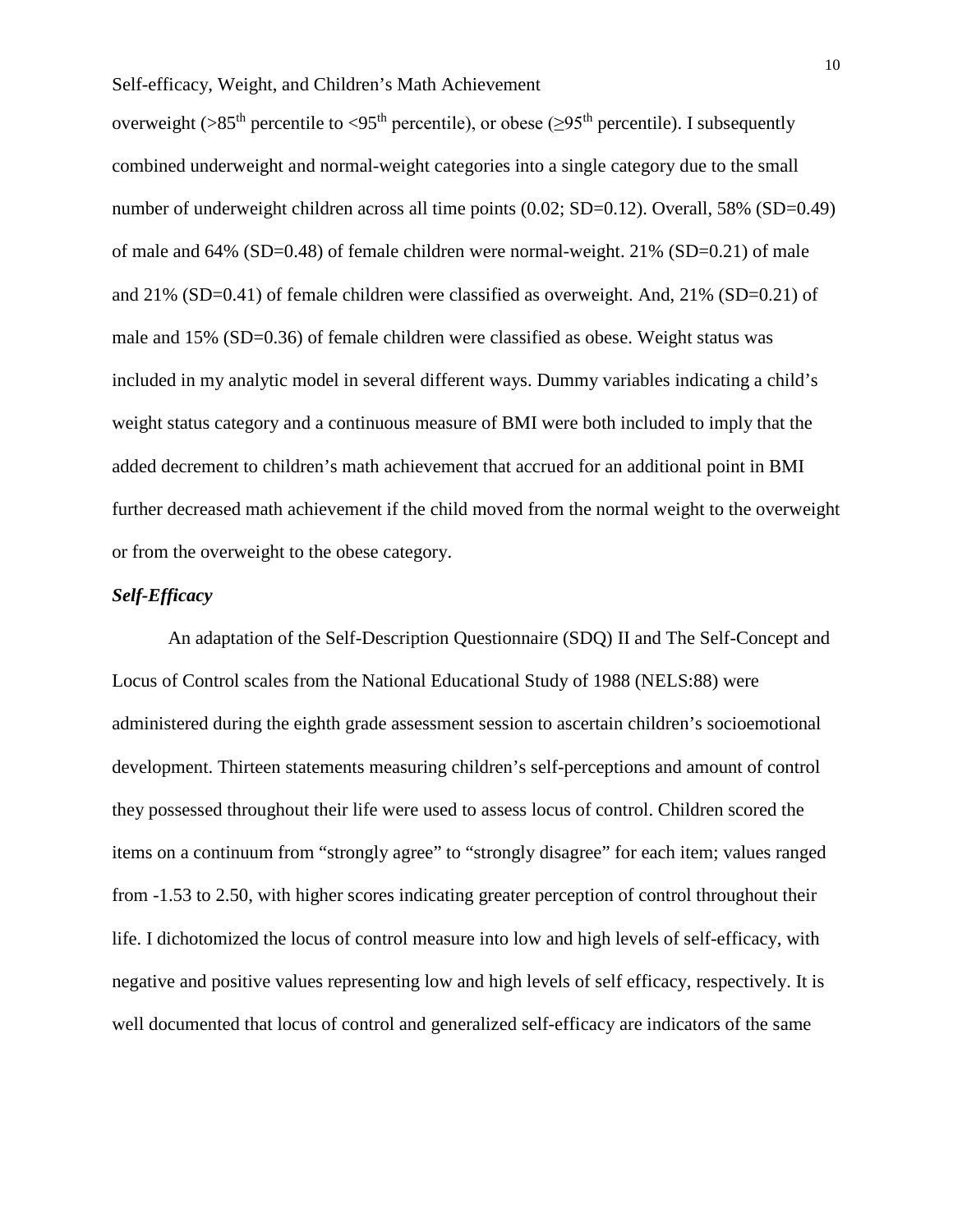higher order concept (Judge *et al.* 2002; Adeyinka *et al.* 2011). Internal consistency of the locus of control measure is moderate at the Cronbach Alpha level of 0.68 (Tourangeau *et al.* 2009).

#### *Math Achievement*

At each assessment period, children were evaluated in a 50-minute to 70-minute session in kindergarten and  $1<sup>st</sup>$  grade, and in a 90-minute session in  $3<sup>rd</sup>$ ,  $5<sup>th</sup>$ , and  $8<sup>th</sup>$  grade. The assessment was developed specifically for the ECLS-K, and children were tested on previously used instruments (Woodcock-McGrew-Werder 1996).

The ECLS-K math assessment focused on age-appropriate mathematical knowledge and skills such as knowledge of numbers and shapes, relative size, ordinality and sequence, addition and subtraction, multiplication and division, place value, rate and measurement, fractions, and area and volume (Tourangeau *et al.* 2009, pp 2-10). The assessments yielded number right scores, standardized scores, and latent trait scores from item response theory (IRT). I used IRT scores because this assessment placed children's ability on a continuous scale by using the pattern of right, wrong, and omitted responses, and the pattern of difficulty, discriminating ability, and ability to correctly guess each item. Thus, the measure produced a score based on the items a child would have answered correctly if all the questions were answered for that particular assessment. Reliability math scores were high at Cronbach Alpha levels ranging from 0.89 to 0.94 (Tourangeau *et al.* 2009).

#### *Covariates*

Time-variant and time-invariant measures were included in the final models. Timevarying measure includes age in years and BMI. *Age* is centered on the earliest time children normally begin kindergarten (i.e., 5 years of age). *BMI* is a continuous measure of body mass index. BMI categories are indicator variables representing the child's BMI percentile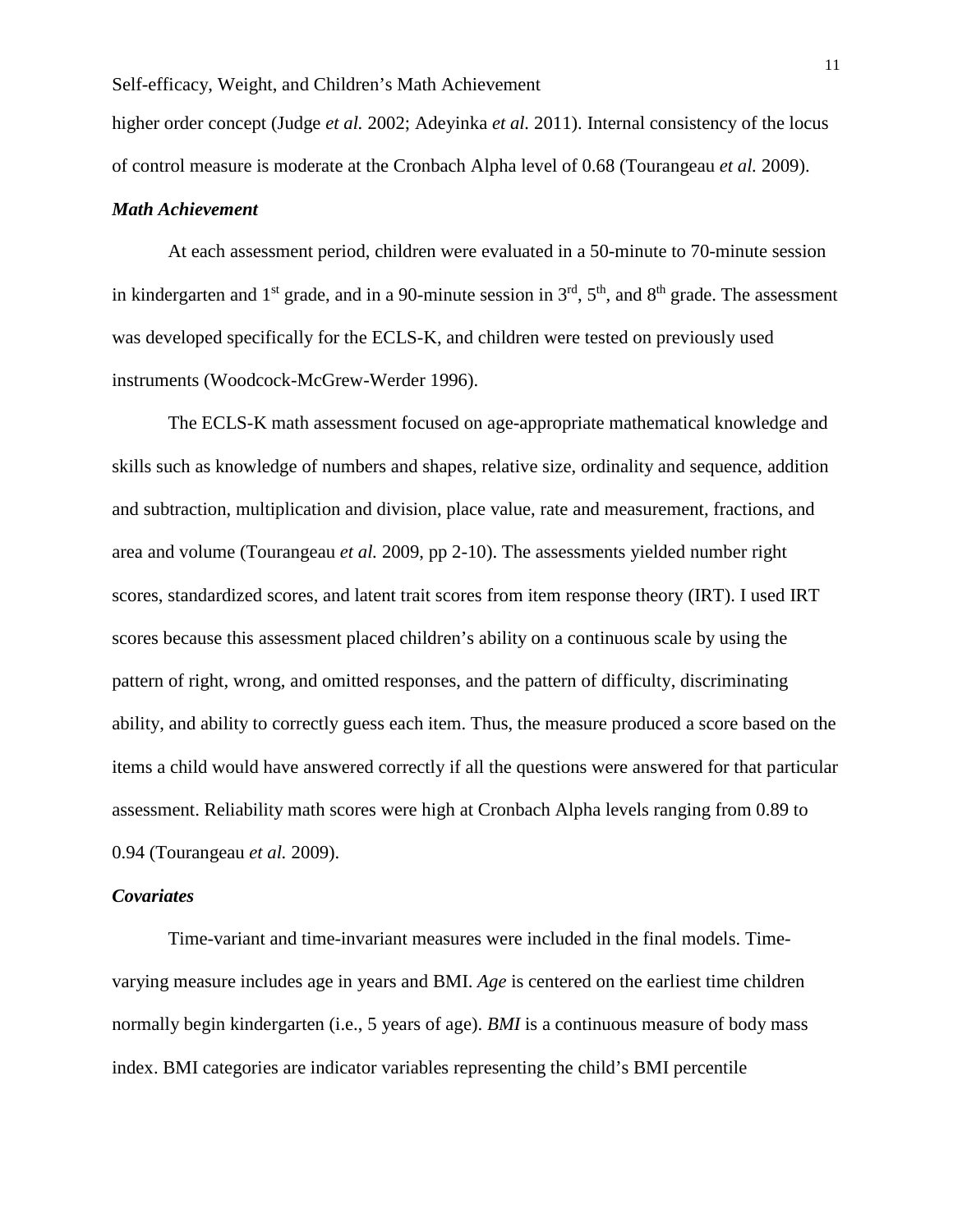classification at each time period, and includes *normal weight*, *overweight*, and *obese*, with *normal weight* as the reference. Time invariant covariates that were included represent child and family characteristics. Race is an indicator variable representing race and ethnicity, and is categorized as *White*, *African American*, *Hispanic*, *Asian*, and *Other* Race, with *White* as the reference category. *Female* is a dichotomous variable indicating whether the child is or is not female. The family characteristic included is parent's education level. Parent's education level is an indicator variable representing the highest level of education attained by either parent at any assessment period, and was classified as *high school dropout*, *high school graduate*, *attended some college*, *college degree holder*, and *advanced degree holder*, with *high school dropout* as the reference category. I included parent's education level instead of parental income because ample evidence points to parental education as a stronger indicator of child's achievement (Dubow *et al.* 2010; see Desforges *et al*. 2003, for review). In the interaction model, *Elementary* is a dichotomous variable indicating whether or not the child is in elementary school. *Middle* is a dichotomous variable indicating whether or not the child is in middle school.

#### **Table 1 about here. Table 2 about here.**

#### *Analytic Strategy*

I estimated the effect of BMI and self-efficacy on math achievement trajectories using multilevel growth curve modeling techniques (Singer and Willet 2003). These models estimated the effect of change in BMI on change in math achievement trajectories, and allowed me to determine whether the changes in developmental trajectories coincide with BMI changes over time, and also to simultaneously determine if there is a moderating effect of self-efficacy. The estimated coefficients for BMI in these models show the change in math achievement trajectory for children who experienced an increase in BMI. All models were estimated using sampling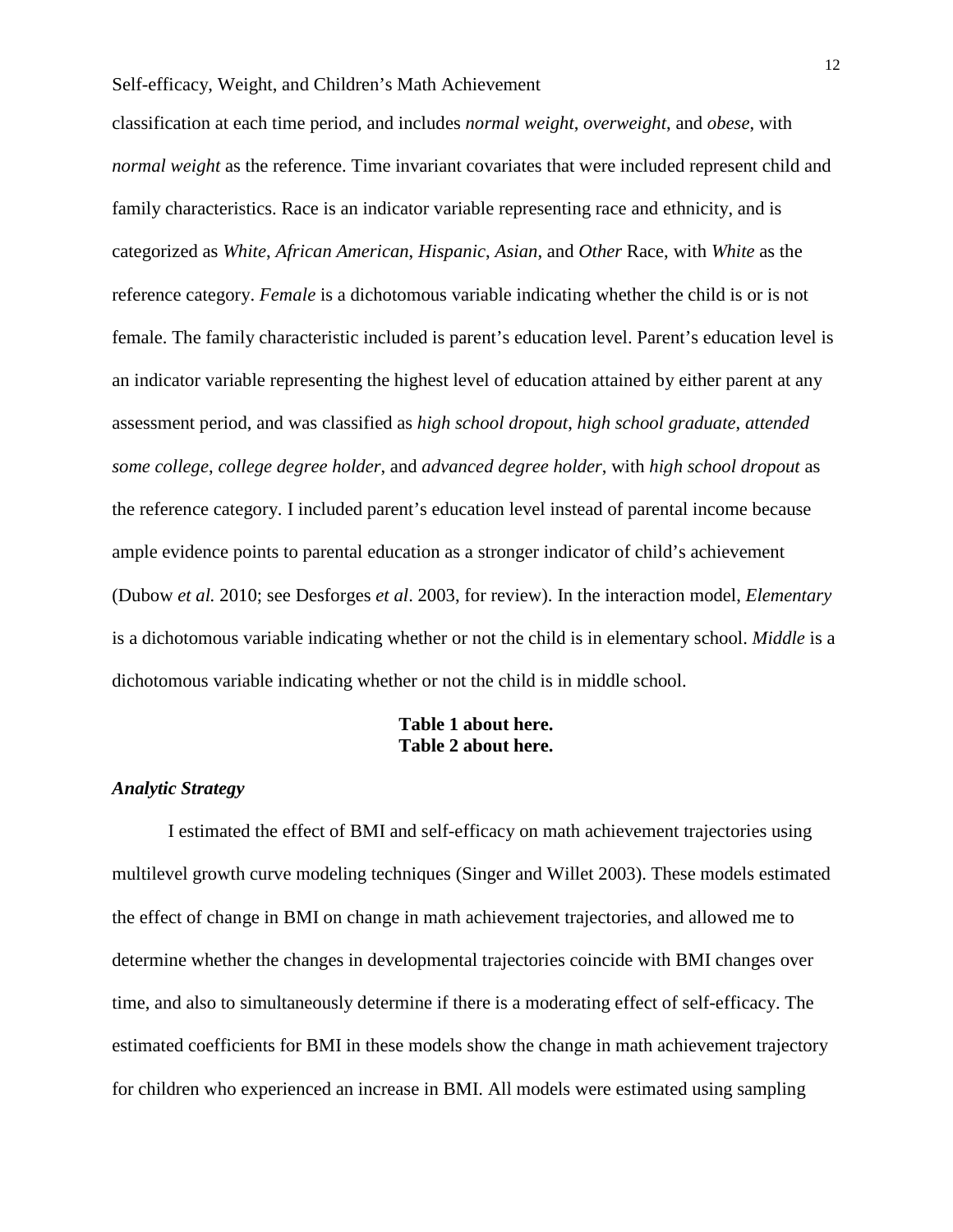weights that adjust for the unequal probabilities of selection for children in the ECLS-K. In these models, time points are nested within children.

The level-1 model fits BMI as a function of age across the observations for each child, and the level-2 model fits the level-1 intercepts and coefficients across all individuals as a function of children's fixed characteristics (gender, race / ethnicity, parent's highest education level, and self-efficacy). Exploratory analyses indicated that children's math achievement is most appropriately captured by a quadratic growth function due to the non-linear relationship between math and age. Consequently, I only present estimates from quadratic growth models. Model 1 summarized children's math achievement trajectories between kindergarten and 8<sup>th</sup> grade; model 2 estimated the effect of increased weight status on children's math achievement net of baseline growth trajectories; model 3 examined whether changes in weight trajectory coincide with changes in children's math achievement scores and simultaneously tests whether self-efficacy acts as a moderator of the hypothesized decline in math achievement; model 4 examined interactions between weight category and age, sex, race, elementary/ middle school, or parent's education level to assess whether their intersection is related to math achievement.

#### **RESULTS**

#### *Model 1. Baseline Growth in Math Achievement*

*Level 1*

 $Math_{it} = \pi_{0i} + \pi_{1i} Age_{it} + \pi_{2i} Age + \varepsilon_{it}$ 

*Level 2*

 $\pi_{0i} = \gamma_{00} + \delta_{0i}$  $\pi_{1i} = \gamma_{10} + \delta_{0i}$  $\pi_{2i} = \gamma_{20} + \delta_{2i}$ 

 $\pi_{0i}$  represents the estimated math score for a child who is five years of age and of normal weight  $\pi_{1i}$  represents the linear growth component for mathematics between kindergarten and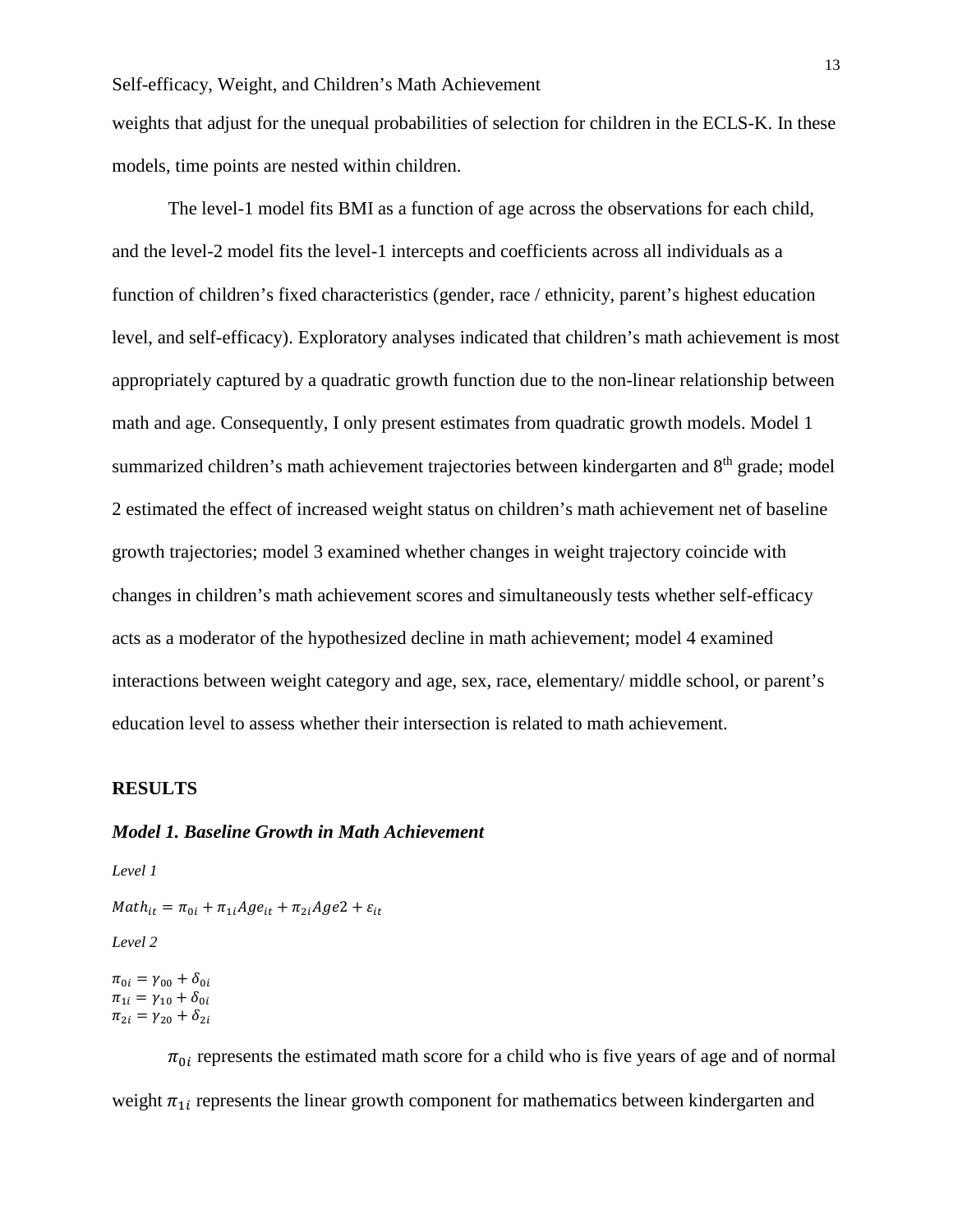eighth grade assessments,  $\pi_{2i}$  represents the quadratic growth component of the math achievement slope,  $\varepsilon_{it}$  is a within child error term,  $\delta_{0i}$  represents random error term for the math achievement intercept,  $\delta_{1i}$  represents the random error term for the linear component of the math achievement slope,  $\delta_{2i}$  represents the error term for the quadratic component of the math achievement slope.

#### **Table 3 about here.**

#### *Estimates and Interpretation*

Model 1 estimates of the fixed and random effects are displayed in Table 3. The estimated coefficients for the fixed effects indicate that children's learning rates increase during early middle childhood and level off during late middle childhood (see the upper portion of Table 3). At age 5, the estimated mean math score for children is 17.19. Between the ages of 5 and 9, the average child's math score rapidly increases, evidenced by the large positive values for the liner component of the age slope for math (29.87) and the negative value for the quadratic component of the age slope for math (1.61). However, the rate of increase begins to slow by age 9, whereas by age 11, improvements in mathematics are much more modest than in early middle childhood.

The random effects indicate that patterns of growth vary significantly among children (see the lower portion of Table 3). Both initial levels of math achievement ( $\chi^2$ =10,257, p < 0.001) and the linear ( $\chi^2$ =7,217, p < 0.001) and quadratic components ( $\chi^2$ =5,692, p < 0.001) of growth vary among children. Ranging from 0.27 for the quadratic components of the learning curves, to 0.36 for the linear component of the curve, estimated reliabilities for the math intercepts and linear and quadratic age slope components are, however, relatively low.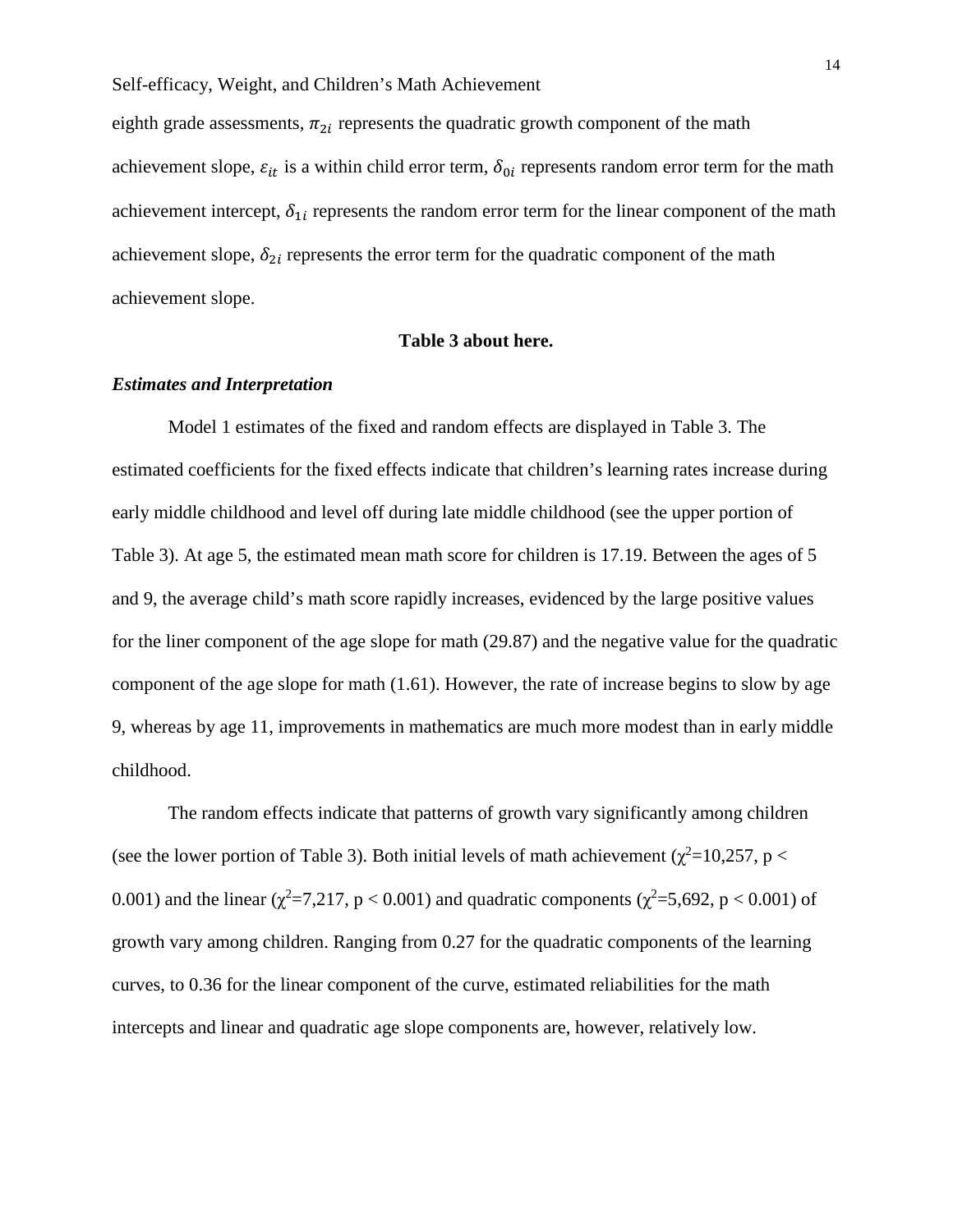#### *Model 2. Effects of Weight Status*

Mean unconditional math achievement trajectories for 5 year-old sampled children were captured in the baseline model. In this next set of models, I examined the effect of changes in BMI on math achievement, with the added complexity of allowing an additional effect of children crossing into one of the weight status categories (i.e., overweight, obese). I included both dummy variables indicating a child's weight status category and a continuous measure of BMI because I hypothesized that the effect of BMI on math achievement is a complex non-linear function in which each one-point increase in BMI lowers children's math achievement, but that moving from the normal weight to the overweight or from the overweight to the obese category potentially leads to an additional reduction in math achievement.

#### *Specification*.

I estimated the effects of weight on children's development trajectories by including three covariates representing the continuous measure of BMI and categorical measures of BMI into the level-1 equation. I included both the continuous and discrete measures of BMI not to lose valid variation with discretization (Markon *et al*. 2011).

*Level 1*

```
Math_{it} = \pi_{0i} + \pi_{1i}Age_{it} + \pi_{2i} Age2 + \pi_{3i} BMI + \pi_{4i} Overweight + \pi_{5i} Obese + e
```
*Level 2*

 $\pi_{0i} = \gamma_{00} + \delta_{0i}$  $\pi_{1i} = \gamma_{10} + \delta_{0i}$  $\pi_{2i} = \gamma_{20} + \delta_{2i}$  $\pi_{3i} = \gamma_{30} + \delta_{3i}$  $\pi_{4i} = \gamma_{40} + \delta_{4i}$  $\pi_{5i} = \gamma_{50} + \delta_{5i}$ 

At level 1,  $\pi_{0i}$  represents the estimated math score for a child in the normal-weight category when age, overweight, and obese are 0. The interpretation of  $\pi_{1i}$  and  $\pi_{2i}$  changes somewhat in this model;  $\pi_{1i}$  and  $\pi_{2i}$  represent the linear and quadratic components of growth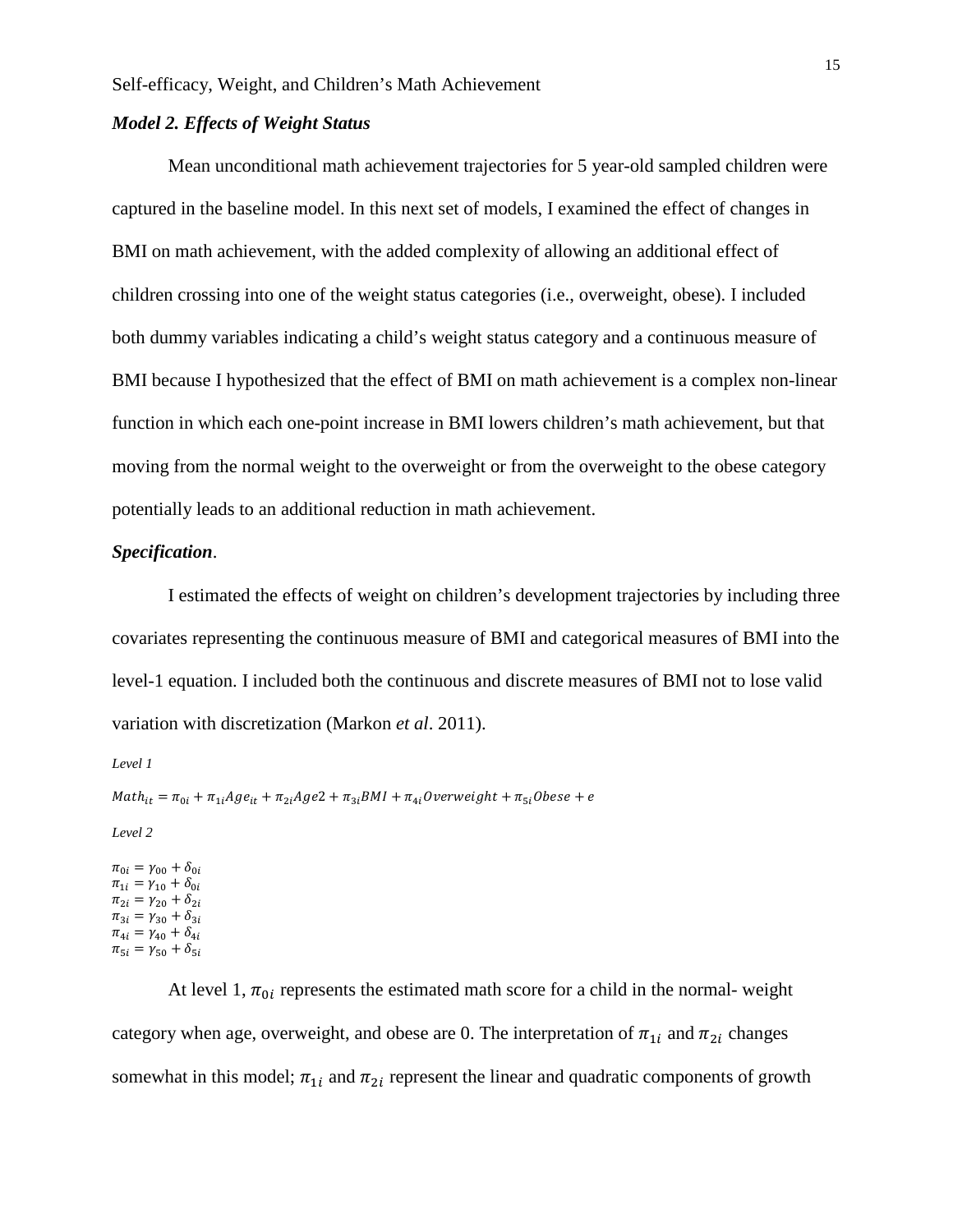controlling for weight status.  $\pi_{3i}$ ,  $\pi_{4i}$ , and  $\pi_{5i}$  now represent, respectively, the effect of BMI increasing, being classified as overweight or obese, while controlling for baseline growth trajectories. If  $\pi_{3i}$  is negative, every point increase in BMI beyond normal weight gain tends to coincide with slower learning rates. If  $\pi_{4i}$  or  $\pi_{5i}$  is negative, overweight and obesity tend to coincide with a decline in children's learning rates independent of the linear BMI variable.

#### *Estimates and Interpretation*

#### **Table 4 about here.**

The estimated coefficients from this model are displayed in Table 4. The timeindependent effects of overweight and obesity on children's development are negative. On average, every point increase in BMI beyond normal weight gain is associated with a decline of 0.0001 in children's math achievement trajectory (p <0.001). When a child is overweight, on average, their math achievement score is 5.77 points lower than we would expect if she was normal-weight at 5 years-old ( $p \le 0.001$ ), and 7.97 points lower if she was obese ( $p \le 0.001$ ). Given that math achievement rates increase by about 29 points annually, over most of the period, a 5.77 and 7.97 point reduction in math scores is comparable to 2 and 3 months of math learning, respectively.

As shown in the lower portion of Table 4, the random effects estimates indicate that the effect of gaining weight on children's math trajectories varies significantly among children classified as overweight (var. = 0.33,  $\chi^2$  = 488.2, p = 0.03) or obese (var. 0.21,  $\chi^2$  = 453.6, p = 0.02). The effect of increased BMI also varies significantly among children (var. 0.25,  $\chi^2$  = 485.7,  $p = 0.01$ ). The reliability is low for all measures; 0.066, 0.017, and 0.032, respectively. Much of the variability among children in the effects of weight status on math achievement is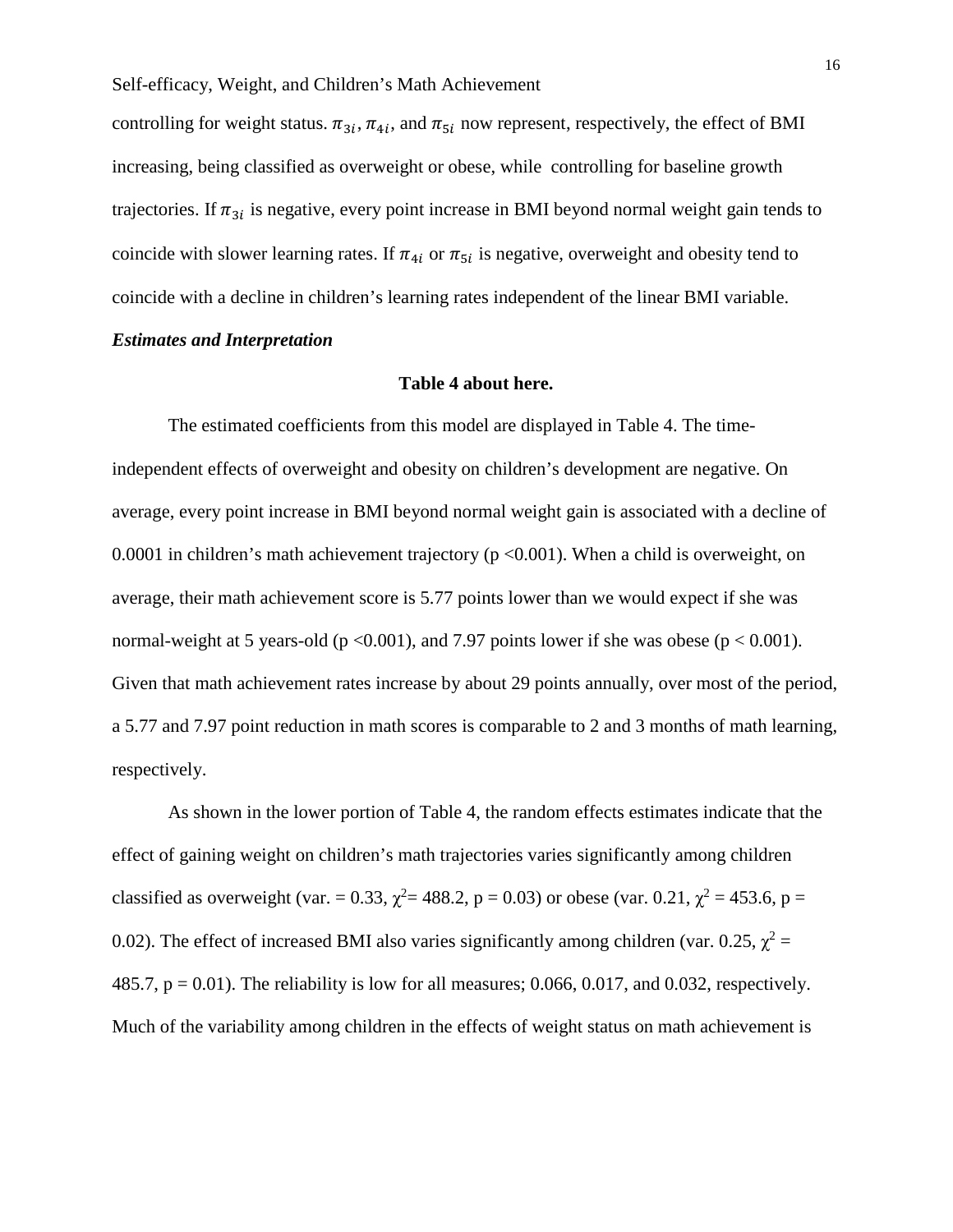due to sampling variability that cannot be explained by child characteristics, resulting in low reliabilities for these coefficients.

#### **Figure 1 about here.**

#### **Model 3. Self-efficacy as Potential Moderator**

In this model, I tested my second hypothesis by examining how children's level of selfefficacy influences the estimated effect of weight status on math achievement. I included indicators of children's sex, race, and parental education level as controls at level 2 because of the well-documented association between these characteristics and children's math achievement, and their potential association with children's self-efficacy. Self-efficacy is also included at level 2 as a dichotomous variable indicating whether the child scored high or low in self-efficacy. Because I was primarily interested in how self-efficacy affects math achievement scores in children of varying weight statuses, I allowed only BMI, overweight, and obesity to vary as a function of self-efficacy. Level 1 is the same as the previous model.

*Level 1*

 $Math_{it} = \pi_{0i} + \pi_{1i}Age_{it} + \pi_{2i} Age2 + \pi_{3i} BMI + \pi_{4i} Overweight + \pi_{5i} Obese + e$ 

*Level 2*

```
\pi_{1i} = \gamma_{10} + \gamma_{11}Parent education
                                         \pi_{2i} = \gamma_{20} + \gamma_{21} Parent education
                                         \pi_{3i} = \gamma_{30} + \gamma_{31}Parent educationy +_{32} High Self – efficacy
                                         \pi_{4i} = \gamma_{40} + \gamma_{41}Parent education + \gamma_{42}High Self – efficacy
                                         \pi_{5i} = \gamma_{50} + \gamma_{51}Parent education + \gamma_{52}High Self – efficacy
Child Characteristics
\pi_{70i} = \gamma_{60} + \gamma_{61}(Male)+62(African American)
+\gamma_{63}(Latino)+\gamma_{64}(Asian)+\gamma_{65}(Other)
```
Because seven waves of data do not provide sufficient statistical power to reliably estimate the time-varying random effects of weight status, I do not allow the weight effects in this model to randomly vary. At level 1,  $\pi_{0i}$  still represents the estimated math score for a five-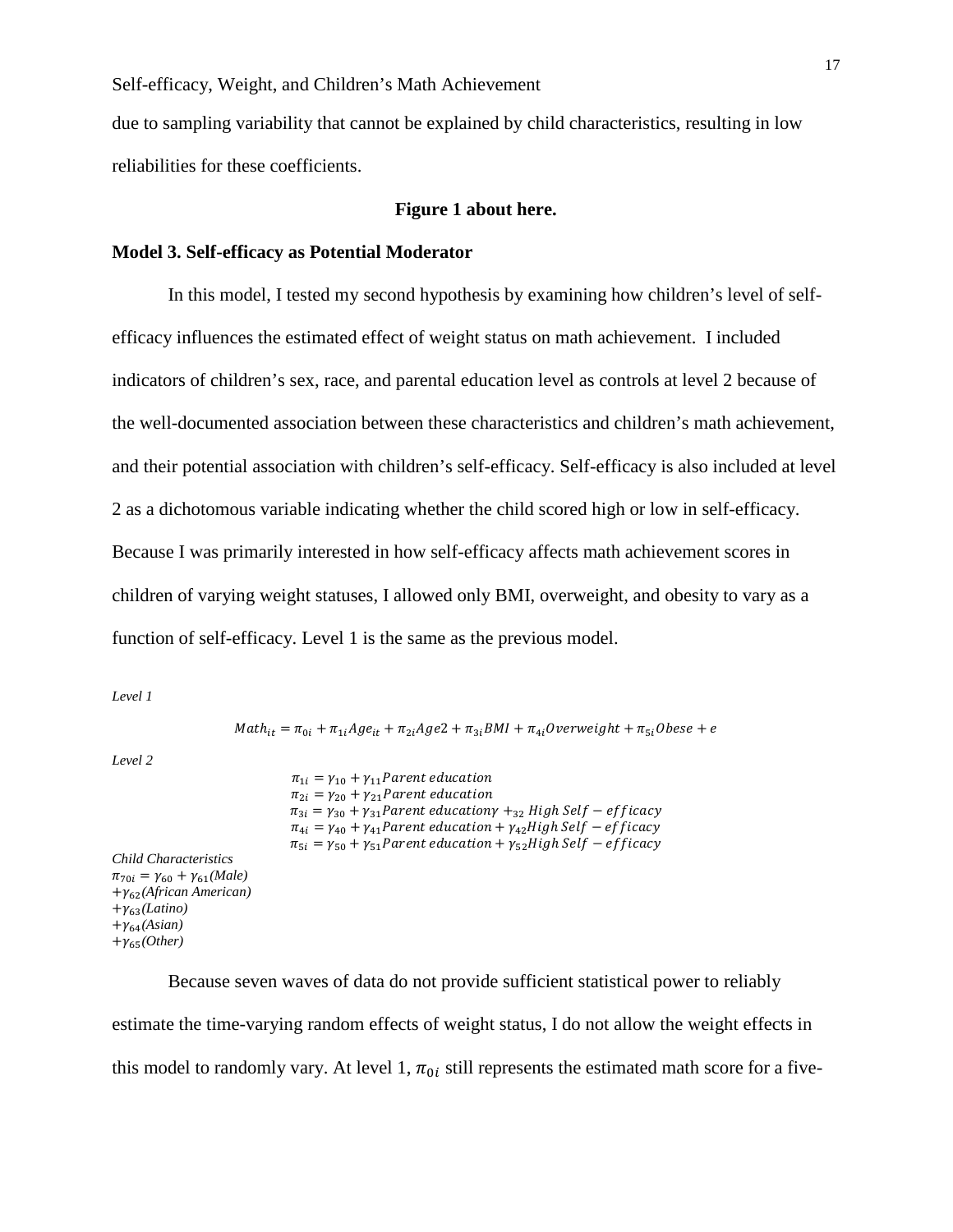year old child in the normal-weight category.  $\pi_{1i}$  and  $\pi_{2i}$  represent the linear and quadratic components of growth controlling for BMI and BMI categories, respectively.  $\pi_{3i}$ ,  $\pi_{4i}$ , and  $\pi_{5i}$ now represent the effect of BMI, overweight, and obesity controlling for baseline growth trajectories.  $\gamma_{11}$ ,  $\gamma_{21}$ ,  $\gamma_{31}$ ,  $\gamma_{41}$ ,  $\gamma_{51}$  indicate how the effects of BMI, overweight, and obesity differ by parental education level.  $\gamma_{32}$ ,  $\gamma_{42}$ ,  $\gamma_{52}$  reveal how the effects of being overweight or obese differ by self-efficacy in children's math achievement.  $\gamma_{61}$  indicates how the effects of overweight and obesity differ by gender.  $\gamma_{62}$ ,  $\gamma_{63}$ ,  $\gamma_{64}$ ,  $\gamma_{65}$  indicate how the effects of increased weight differs for racial and ethnic minority children from white children. In this model, if  $\gamma_{32}$ ,  $\gamma_{42}$ , or  $\gamma_{52}$  are positive and significant, overweight and obese children's math achievement trajectories will benefit from higher levels of self-efficacy.

#### **Table 5 about here.**

#### *Estimates and Interpretation.*

The estimates in Table 5 for this model show that the effects of overweight and obesity vary significantly among children. Partly consistent with hypothesis 2, overweight children's math achievement trajectories benefit with high levels of self-efficacy. On average, the math trajectories of overweight children with high levels of self-efficacy increase by 3.62 points more than those of overweight children with low levels of self-efficacy ( $p < 0.005$ ). High self-efficacy, by contrast, is not significantly associated with improved math achievement trajectories in obese children ( $p = 0.73$ ). I calculated and graphed predicted probabilities of math achievement by age and self-efficacy level by weight status (Figure 1).

#### **Figure 1 about here.**

Racial and ethnic minority children differ significantly from white children in math achievement. African American children's BMI effects on achievement, on average, are 0.00006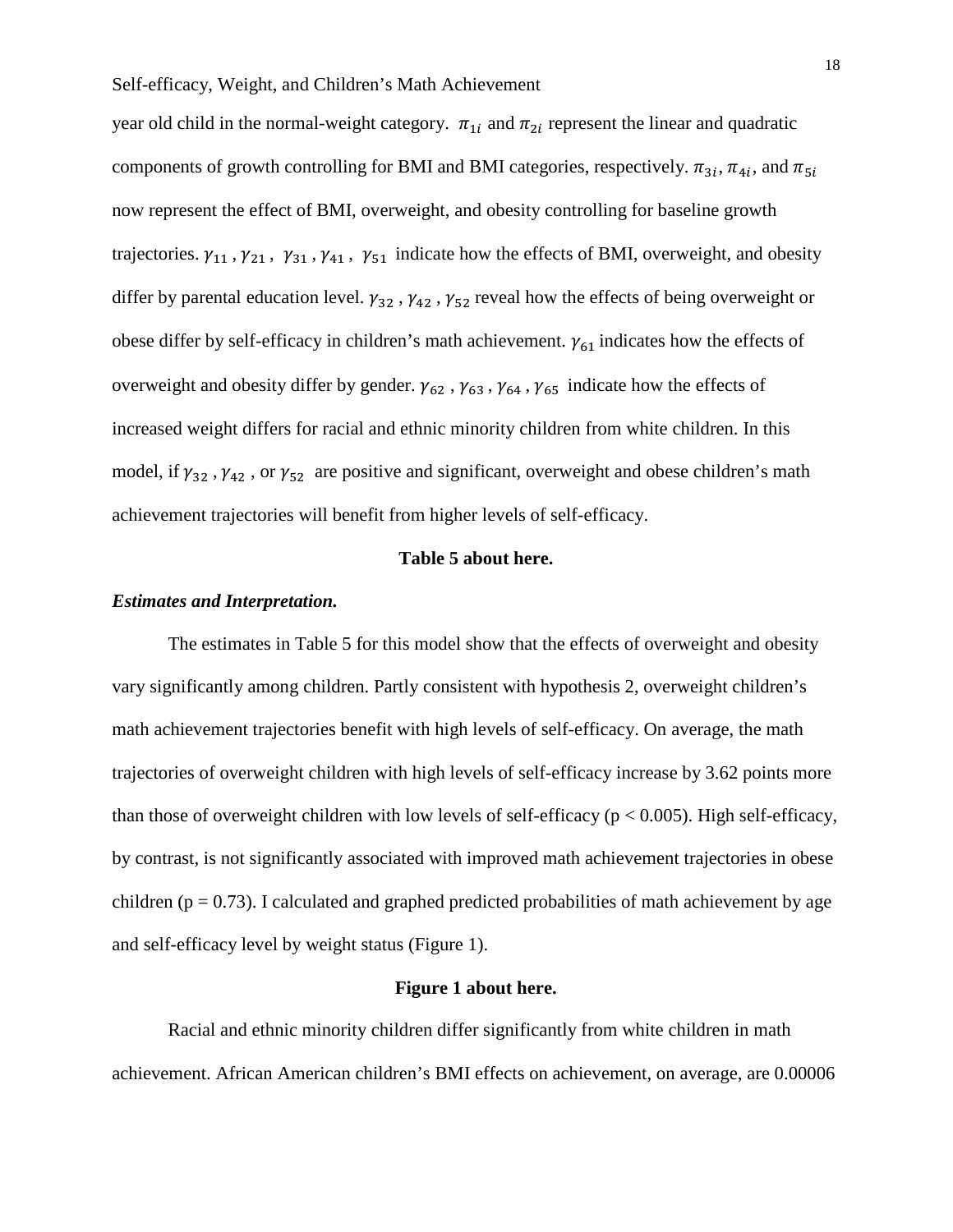more negative  $(p < 0.01)$  than those of white children. Hispanic children BMI effects are also more negative than those of white children by about 0.00001 points, on average ( $p = 0.02$ ). Female children have a 0.00002 more negative BMI effects on math achievement compared to male children  $(p < 0.001)$ . Overweight racial and ethnic minority children do not differ significantly from overweight white children in math achievement. Other Race children classified as obese have math achievement scores that are 7.89 points lower than those of obese white children ( $p = 0.02$ ). The estimated effect of being overweight differs significantly from normal-weight children based on parental education level. For overweight children whose parents have attended some college, math achievement scores are 1.84 points lower than those of overweight children whose parent's dropped out of high school ( $p = 0.03$ ). Children who are classified as overweight and have a parent who is a college graduate are 8.23 points higher than overweight children whose parents have dropped out of high school ( $p = 0.03$ ). Overweight children, on average, who have a parent that received an advanced degree are 9.13 points higher than overweight children whose parents dropped out of high school ( $p < 0.005$ ). Scores for children classified as obese, by contrast, are not significantly associated with the expected benefits of parental education level from math achievement.

#### **Model 4. Interaction Effects**

To test whether the intersection between weight category and age, sex, race, elementary school, middle school, or parent's education level is related to math achievement, I incorporated multiplicative terms into model 2. At level 1,  $\pi_{0i}$  represents the estimated math score for a child in the normal- weight category when age, overweight, and obese are 0.  $\pi_{1i}$  and  $\pi_{2i}$  represent the linear and quadratic components of growth controlling for weight status.  $\pi_{3i}$ ,  $\pi_{4i}$ , and  $\pi_{5i}$  now represent, respectively, the effect of BMI increasing, being classified as overweight or obese,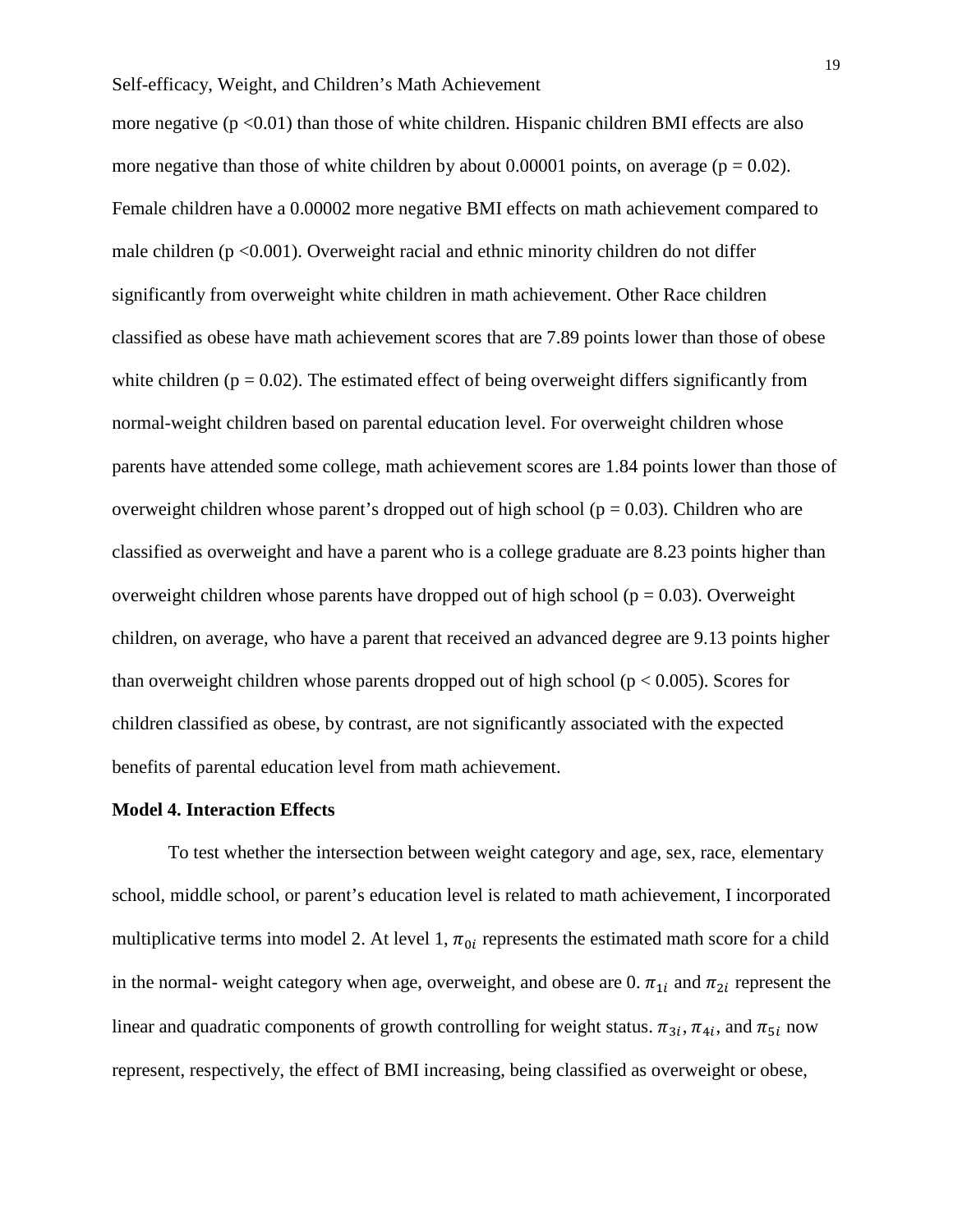while controlling for baseline growth trajectories.  $\pi_{6i}$ ,  $\pi_{7i}$ ,  $\pi_{8i}$  represent the interaction effects of age (shown below), sex, race, elementary school, middle school, or parent's education level on, respectively, increasing BMI, being classified as overweight, or as obese.

*Level 1*

 $Math_{it} = \pi_{0i} + \pi_{1i}Age_{it} + \pi_{2i} Age + \pi_{3i} BMI + \pi_{4i} Overweight + \pi_{5i} Obese + \pi_{6i} Age * Overweight + \pi_{7i} Age$  $\ast$  *Obese* +  $\pi_{\alpha i} A g e \ast B M I + e$ 

*Level 2*

 $\pi_{0i} = \gamma_{00} + \delta_{0i}$  $\pi_{1i} = \gamma_{10} + \delta_{0i}$  $\pi_{2i} = \gamma_{20} + \delta_{2i}$  $\pi_{3i} = \gamma_{30} + \delta_{3i}$  $\pi_{4i} = \gamma_{40} + \delta_{4i}$  $\pi_{5i} = \gamma_{50} + \delta_{5i}$  $\pi_{6i} = \gamma_{60} + \delta_{6i}$  $\pi_{7i} = \gamma_{70} + \delta_{7i}$  $\pi_{8i} = \gamma_{80} + \delta_{8i}$ 

Significant interaction between obesity and age ( $p = 0.002$ ) indicates that the impact of obesity on math achievement is stronger as children age. In contrast, I found no significant differences between overweight and gender ( $p = 0.21$ ) or obesity and gender ( $p = 0.46$ ).

There were no significant differences between overweight and being an African American ( $p = 0.49$ ), Hispanic ( $p = 0.85$ ), Asian ( $p = 0.46$ ), or Other Race ( $p = 0.44$ ) child or obesity and African American ( $p = 0.81$ ), Hispanic ( $p = 0.13$ ), Asian ( $p = 0.13$ ), or Other Race ( $p = 0.13$ )  $= 0.69$ ) child. There were also no significant differences between children in elementary school and overweight ( $p = 0.10$ ) or obesity ( $p = 0.08$ ). There were no significant differences between middle school and overweight (0.09) or obesity ( $p = 0.12$ ). I found no significant differences between overweight and parent's education level for high school graduates ( $p = 0.23$ ), some college ( $p = 0.38$ ), bachelor's degree holders ( $p = 0.78$ ), or advanced degree holders ( $p = 0.09$ ). I also found no difference between obesity and parent's education level for high school graduates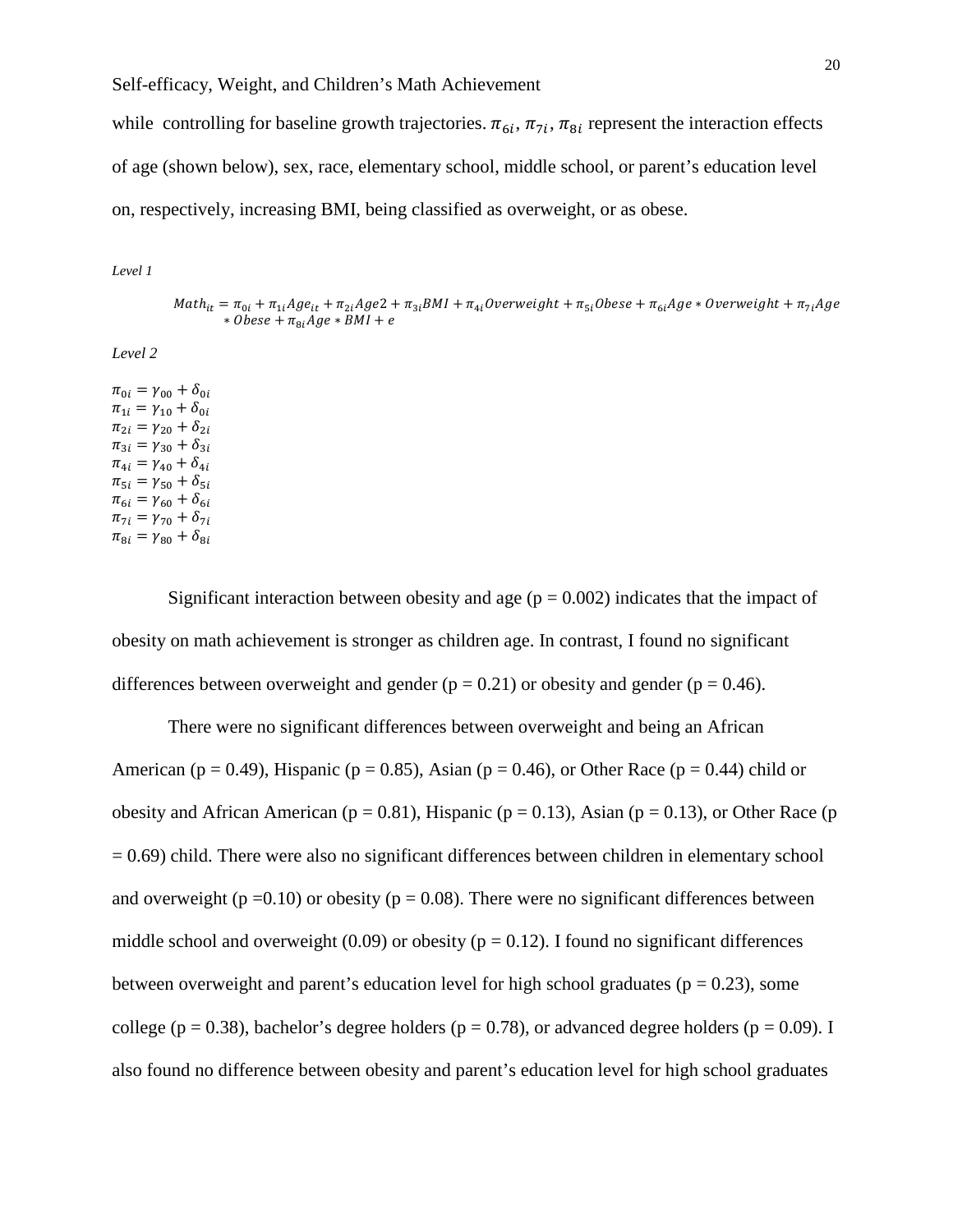$(p = 0.49)$ , some college (p = 0.38), bachelor's degree holders (p = 0.72), or advanced degree holders ( $p = 0.31$ ).

#### **DISCUSSION**

The increasing number of overweight and obese children in the United States, coupled with the underperformance of our public education system (OECD 2013), warrants a better understanding of the mechanisms contributing to the health of children, as well as the cognitive dysfunction associated with increased weight, particularly in light of declining math achievement in the United States (OECD 2013). Overweight and obese children are more likely to suffer from low self-esteem, anxiety disorders, and other psychopathologies (see Zametkin *et al.* 2004, for review), which may lead to lowered math performance (Judge and Jahns 2007). However, the causality of this association has yet to be determined. It is possible that mental health problems associated with obesity predispose overweight or obese children to lower academic achievement (Taras and Potts-Datema 2009), or that obesity is a marker, rather than a cause of low achievement (Datar *et al.* 2004). A strong sense of self-efficacy engenders intrinsic interest and deep-seeded involvement in academic activities (Bandura 1994), and produces a sense of assurance that a child can exercise control over her life.

My findings indicate that, on average, overweight and obesity in children coincides with a few point reduction in math achievement, the equivalent of 2 to 3 months of learning. Overweight children's math achievement trajectories benefit with high levels of self-efficacy, but, in contrast, high self-efficacy does not produce the same effect in obese children. Results further indicate that the effect of obesity on math achievement is stronger as children age, showing that obese children's lowered math scores are lower relative to normal weight children at older ages than at younger ages. The effect of obesity on math achievement may increase as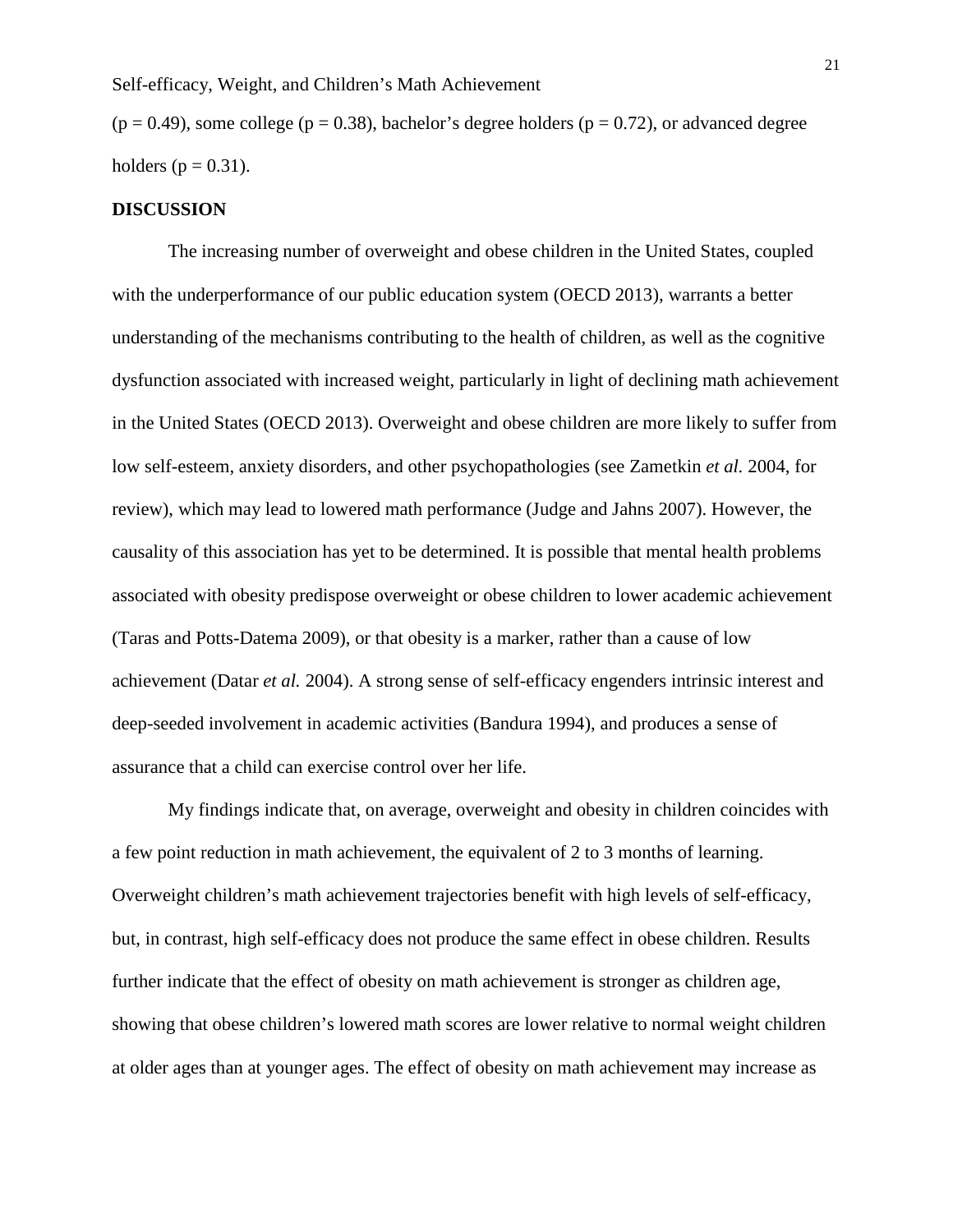children age due to extended periods of institutionalized discrimination and weight-related comorbidities that are progressively more pronounced as children age (Dietz 1998). Thus, in order for self-efficacy to act as a moderator on math achievement trajectories, the onset of obesity is critical. Given that the developmental detriments of overweight on math achievement learning trajectories are moderated by self-efficacy, a learned behavior, intervention timing is crucial.

Why are children most in need of the gains associated with self-efficacy the least likely to benefit? It is possible that the stigma, affective disorders, and social isolation associated with obesity have a stronger impact on obese children, and, thus, may impede the ability of selfefficacy to act as a moderator in the child's math achievement. For example, the stresses associated with overweight are stronger for an obese child due to her higher weight status, and, thus, she may experience more social disadvantages, overwhelming the already more constrained child. In contrast, overweight children may experience less of these social disadvantages as a result of being closer to normal weight children in appearance, and are thus more likely to benefit from self-efficacy as a resource in adapting to the complexities and challenges of heightened BMI. It is also possible that because childhood obesity is stigmatized and obese children are viewed as unhealthy and lazy (Crandall and Schiffhauer 1998; Frisco *et al*. 2010), these children interpret and internalize the negative communications of others in their construction of self-definition, and lowered math achievement becomes a self-fulfilling prophecy.

Although this is the first study to systematically examine self-efficacy as a moderator of math achievement in overweight and obese children, this study has limitations. First, because of data limitations, self-efficacy was measured at a single time point even though it may fluctuate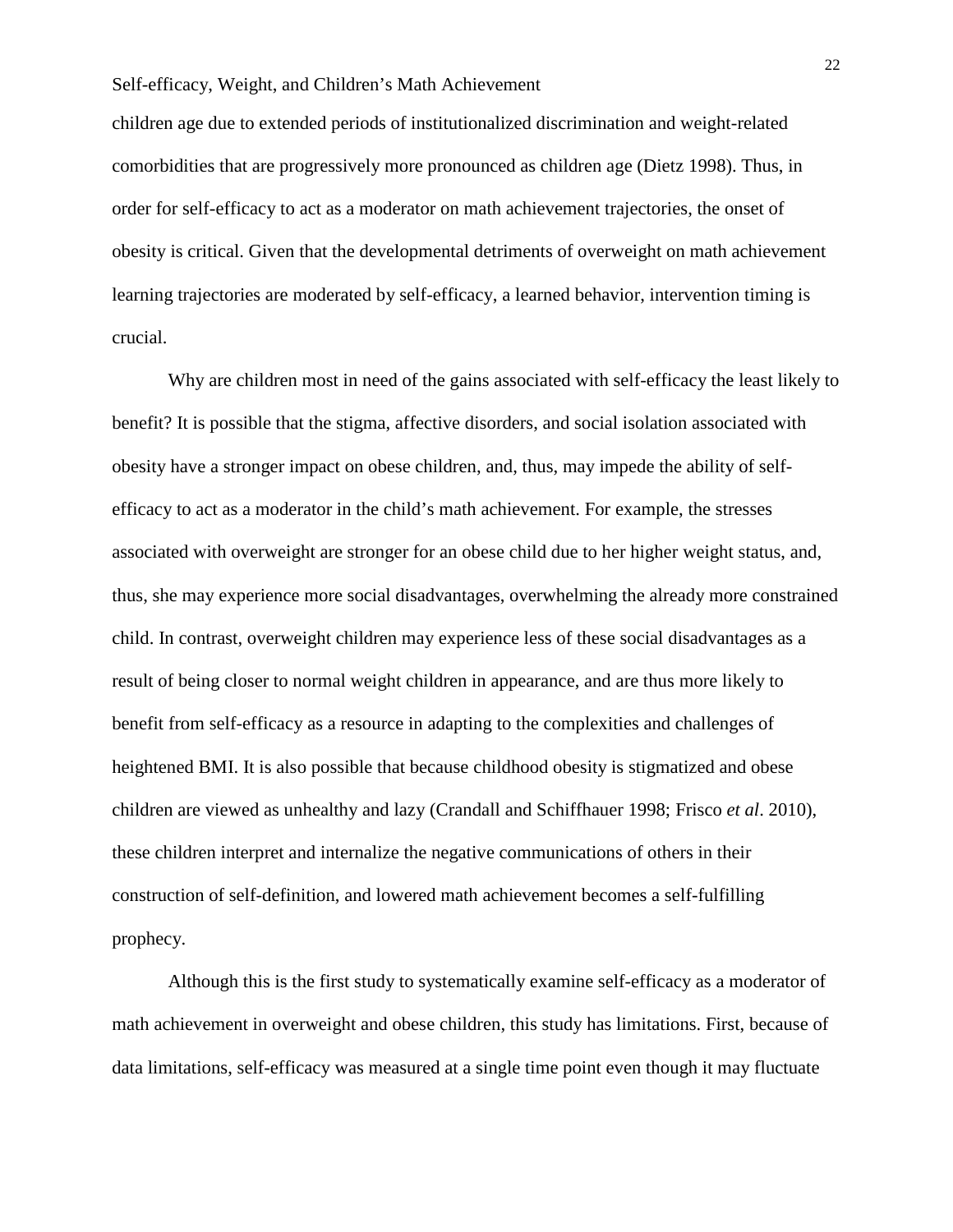due to varied and varying psychological and physiological factors that were not measured in this data set. For example, differential sensitivity and tolerance to negative peer influences are associated with varying psychological effects, with the most socially connected children being the least negatively affected by their increased weight status (Gable *et al.* 2012). It has also been shown that weight perceptions have a stronger association with depressive symptoms than actual weight status in adolescents (Frisco *et al*. 2010). Second, only seven waves of data are available in the ECLS-K 1998-1999 cohort, and therefore, power to identify complex nonlinear relationships between overweight and obesity and child's development is limited. Third, estimated reliabilities for the weight coefficients in the individual-level equations are low. Consequently, the ability to detect significant associations between child characteristics and the estimated effects of overweight and obesity on children's developmental trajectories is attenuated. Fourth, there is no consensus on the causal effect of childhood obesity on standardized test scores and math outcomes, but, there is a clear link between obesity and cognitive function. As such, more research is necessary to find mechanisms underlying cognitive decline associated with overweight and obesity. This knowledge may help elucidate the relationship between increased weight status and lower math achievement in children. Fifth, emphasis of my research is on the "normal" weight status in children, and any interpretation of such an obscure socially constructed and variable pattern is limited in that its contribution is inevitably a by-product of the social reality it describes. Thus, interpretations are always vulnerable to overstating the importance of eventful change and to minimizing the complex continuities of people's lives. Finally, I have focused on child-level attributes as precursors for math outcomes and learning trajectories. I did not, however, consider other relevant factors of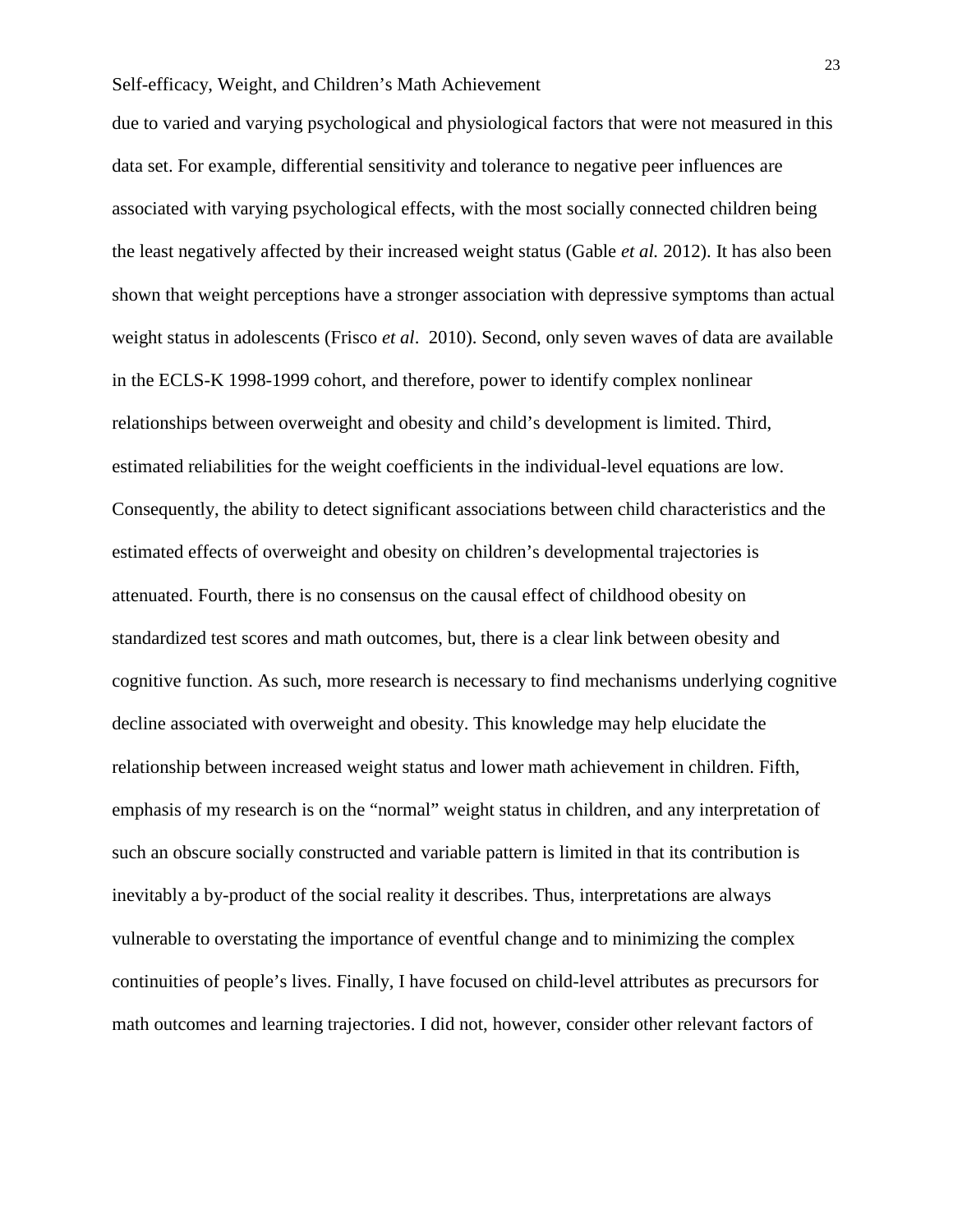children's math outcomes such as parent-child and teacher-child relationships or educational context, despite that these factors likely influence children's math achievement and self-efficacy.

Despite these limitations, current findings illuminate the importance of psychological resources, particularly self-efficacy, on math achievement trajectories in children. Previous research has shown self-efficacy to act as a moderator across a number of outcomes (Brown *et al.* 1989; Matsui and Onglatco 1992; Bandura 1994; Bandura 2000; Brown *et al.* 2001). The current study adds to the self-efficacy literature by showing that self-efficacy acts as a moderator of lowered math achievement in overweight children. Taken together, future research is needed to help improve intervention and treatment programs, and to help implement more effective social policies targeting childhood obesity and related comorbidities, such as lowered math outcomes.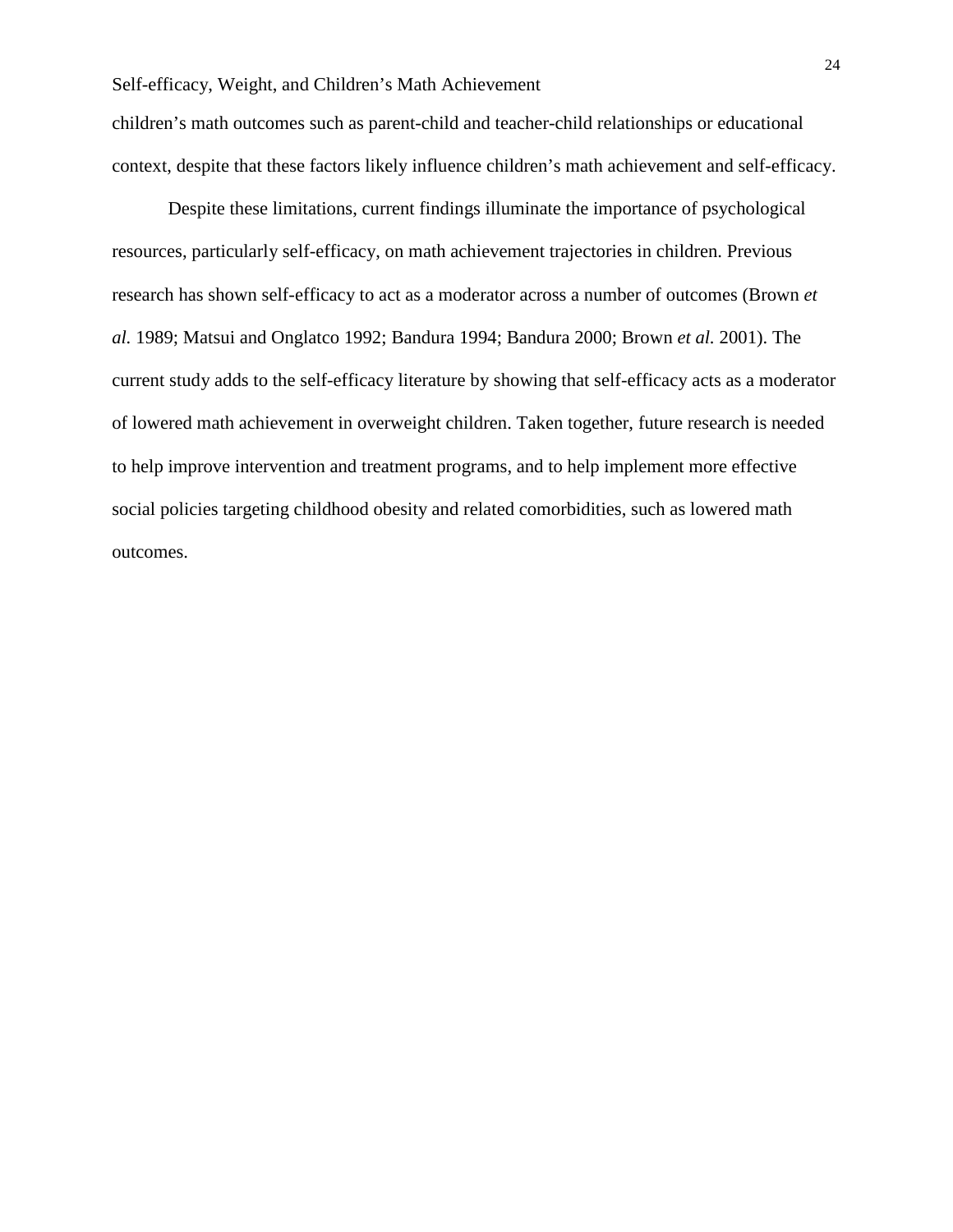#### **REFERENCES**

Adeyinka, Tella, Adedeji, Tella, and Adeniyi Sam Olufemi. (2011). Locus of control, interest in schooling and self-efficacy as predictors of academic achievement among junior secondary school students in Osun state, Nigeria, *New Horizons in Education* 59(1), 25- 38.

Allison, Paul. (2001). *Missing Data*. Thousand Oaks, CA: Sage.

- Almond D, Currie J. (2010). Human capital development before age five. In *The Handbook of Labor Economics, 4b*. ed. O Ashenfelter, D Card 15, 1315-486. Amsterdam: Elsevier Science B.V.
- Almond D, Currie J. (2011). Killing Me Softly: The Fetal Origins Hypothesis, *Journal of Economic Perspective* 25(3), 153-72.
- Arnstein, P., Caudill, M., Mandle, C. L., Norris, A., & Beasley, R. (1999). Self efficacy as a mediator of the relationship between pain intensity, disability and depression in chronic pain patients, *Pain* 80(3), 483-491.
- Averett, Susan. L. and David C. Stifel. (2010). Race and gender differences in the cognitive effects of childhood overweight, *Applied Economics Letters* 17(17), 1673-1679.
- Balistreri, Kelly S. and Jennifer Van Hook. (2010). Trajectories of overweight among US school children: A focus on social and economic characteristics, *Maternal and Child Health Journal* 15, 610-619.
- Bandura, A. (1977). Self-efficacy: toward a unifying theory of behavioral change, *Psychological review*, *84*(2), 191.
- Bandura, A. (1993). Perceived self-efficacy in cognitive development and functioning, *Educational Psychologist 28,* 117-148.
- Bandura, A. (1994). *Self-efficacy*. Corsini Encyclopedia of Psychology 1-3.
- Bandura, A. (2005). The primacy of self‐regulation in health promotion. *Applied Psychology*, *54*(2), 245-254.
- Bandura, A. (2006). *Self-efficacy Beliefs in Adolescents*. Pajares, F. and T.C. Irdan (eds). IAP-Information Age Publishing.
- Baskin, M.L., Ard, J., Franlkin, F., and D.B. Allison. (2005). Prevalence of obesity in the United States, *Obesity Reiew* 6: 5–7.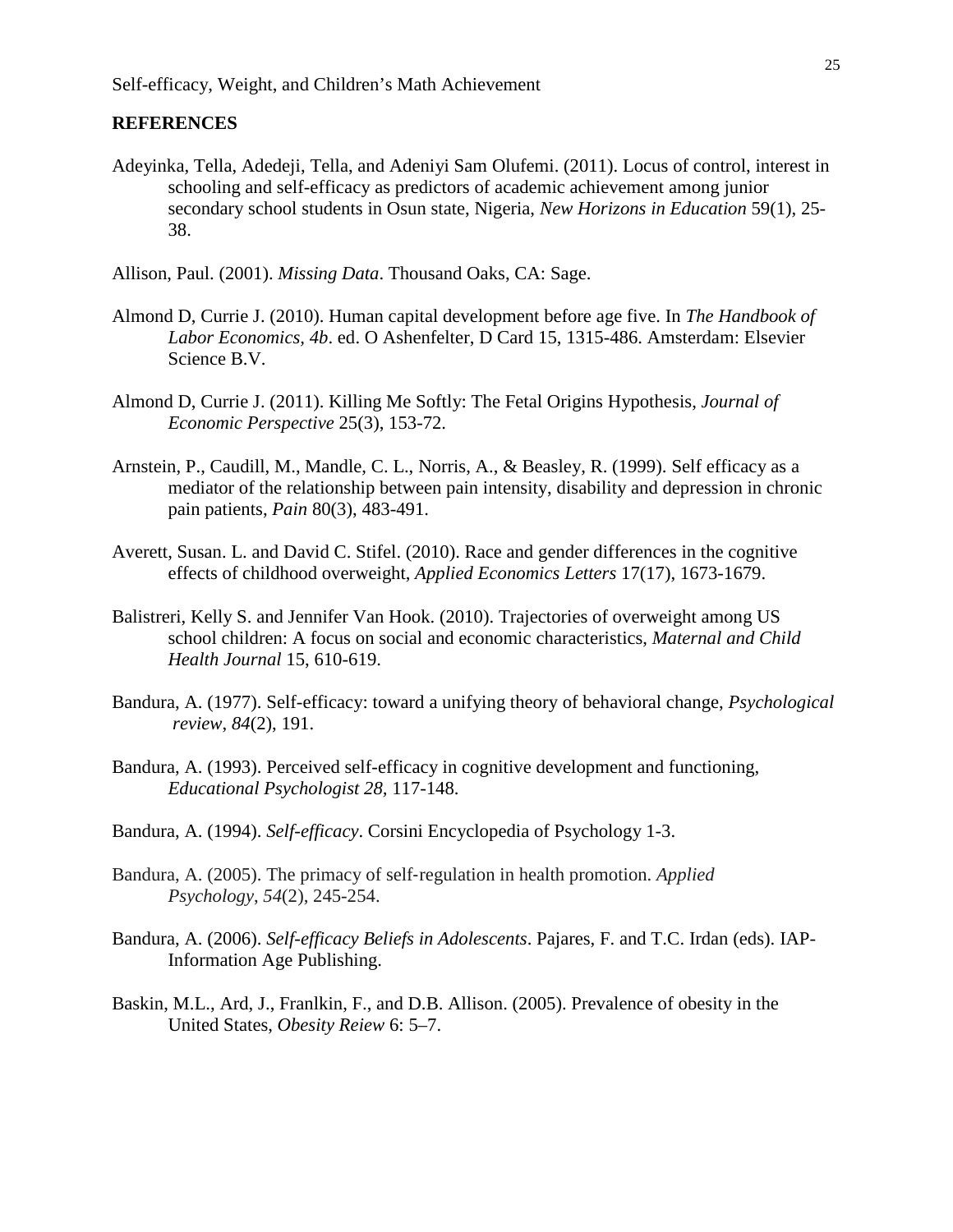- Befort, C.A. Nazir, N., and M.G. Perri. (2012). Prevalence of obesity among adults from rural and urban areas of the United States: Findings from NHANES (2005–2008), *Journal of Rural Health* 28, 392–7.
- Braet, C., Claus, L., S., Verbeken, and L. van Vlierberghe. (2007). Impulsivity in overweight Children, *European Child and Adolescent Psychiatry* 16(8), 473-483.
- Brown, S. D., Lent, R. W., & Larkin, K. C. (1989). Self-efficacy as a moderator of scholastic aptitude-academic performance relationships. *Journal of vocational behavior*, *35*(1), 64- 75.
- Brownwell, K. and K.B. Horgen. (2004). *Food fight: The inside story of the food industry, America's obesity crisis, and what we can do about it*. McGraw Hill: New York.
- Casey, B. J., Tottenham, N., Liston, C., & Durston, S. (2005). Imaging the developing brain: what have we learned about cognitive development? *Trends in cognitive sciences*, *9*(3), 104-110.
- Chi, S. H., Grigsby-Toussaint, D.S., Bradford, N., and J. Choi. (2013). Can geographically weighted regression improve our contextual understanding of obesity in the US? Findings from the USDA Food Atlas, *Applied Geography* 44, 134–42.
- Clark, M. M., Abrams, D. B., Niaura, R. S., Eaton, C. A., & Rossi, J. S. (1991). Self-efficacy in weight management, *Journal of consulting and clinical psychology*, *59*(5), 739.
- Cowen, E. L., Work, W. C., Hightower, A. D., Wyman, P. A., Parker, G. R., & Lotyczewski, B. S. (1991). Toward the development of a measure of perceived self-efficacy in children, *Journal of Clinical Child and Adolescent Psychology*, *20*(2), 169-178.
- Crandall, Christian and Kristin Schiffhauer. (1998). Anti Fat Prejudice: Beliefs, Values, and American Culture, *Obesity Research* 6, 458-60.
- Crisp, A.H. and B. McGuiness. (1976). Jolly fat: relation between obesity and psychoneurosis in general population, *British Medical Journal* 1, 7–9.
- Crosnoe, Robert. (2007). Gender, Obesity, and Education, *Sociology of Education* 80, 241- 260.
- Cserjesi, R., Luminet, O., Molnar, D., and L. Lenard. (2007). Is there a relationship between obesity and mental flexibility in children?, *Appetite* 49, 675-678.
- Currie, J. (2009). Healthy, Wealthy, and Wise: Socioeconomic status, poor health in childhood, and human capital development. *Journal of. Economic Literature., American Economic Association* 47(1), 87-122.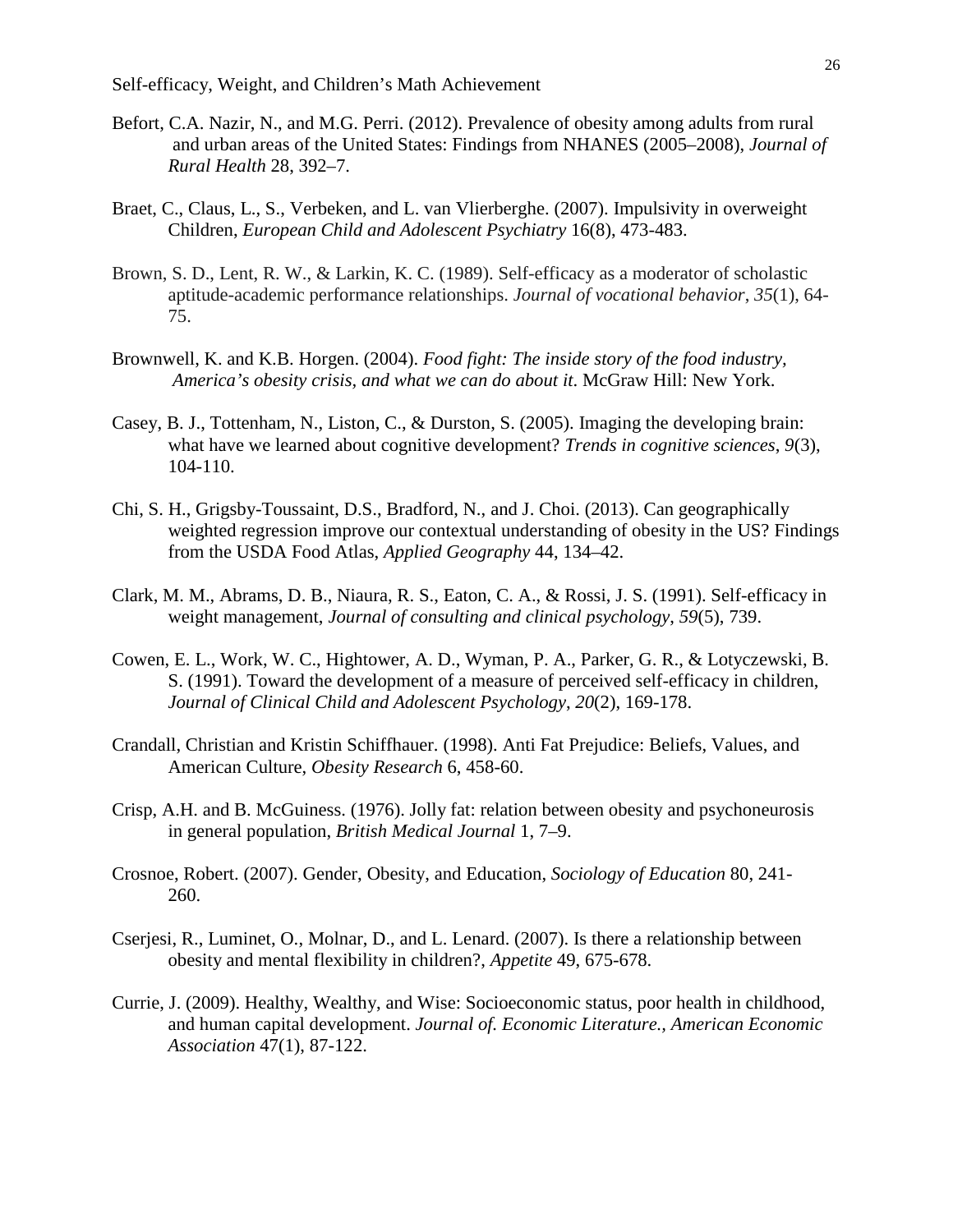- Daniels SR, Arnett DK, Eckel RH, et al. (2005). Overweight in children and adolescents: pathophysiology, consequences, prevention, and treatment, *Circulation* 111, 1999– 2002.
- Dannefer, D. (1984). Adult development and social theory: A paradigmatic reappraisal, *American Sociological Review* 49(1), 100-116.
- Davis, C.L., Tomporowski, P.D., McDowell, J.E., Austin, B.P., Miller, P.H., Tanasak, N.E., Allison, J.D., and J.A. Naglieri. (2011). Exercise improves executive function and achievement and alters brain activation in overweight children: A randomized, controlled trial, *Healthy Psychology* 30(1), 91-98.
- Desforges, Charles, and Alberto Abouchaar. (2003). *The impact of parental involvement, parental support and family education on pupil achievement and adjustment: A review of literature*. London: DFES Publications.
- Dietz, W. H. (1998). Health consequences of obesity in youth: childhood predictors of adult disease. *Pediatrics*, *101*(Supplement 2), 518-525.
- Dubow, E.F., Boxer, P., and Huesmann, L.R. (2010). Long-term effects of Parents' Education on Children's Educational and Occupational Success: Mediation by Family Interactions, Child Aggression, and Teenage Aspirations, *Merril-Palmer Quarterly* 55(3), 224-249.
- Frankl, V. E. (1963). *Man's search for meaning.* Boston: Beacon Press.
- Fredrickson, B. L., Roberts, T. A., Noll, S. M., Quinn, D. M., & Twenge, J. M. (1998). The swimsuit becomes you: Sex differences in self-objectification, restrained eating, and math performance. *Journal of Personality and Social Psychology*, 75, 269–284.
- Freedman DS, Zuguo M, Srinivasan SR, Berenson GS, Dietz WH. (2007). Cardiovascular risk factors and excess adiposity among overweight children and adolescents: the Bogalusa Heart Study, *Journal of Pediatrics* 150(1), 12–17.
- Gable, Sara, Krull, Jennifer L., and Yiting Chang. (2012). Boys' and girls' weight status and math performance from kindergarten entry through fifth grade: A mediated analysis, *Child Development* 83(5), 1822-1839.
- Garver, W.S., Newman, S.B., Gonzales-Pacheo, D.M., Castillo, J.J., Jelinke, D., Heidenreich, R.A., and R.A. Orlando. (2013). The genetics of childhood obesity and interaction with dietary macronutrients, *Genes and Nutrition* 8, 271-287.
- Hulst, A.V. Gauvin, L. Kestens Y., and T.A. Barnett. (2013). Neighborhood built and social environment characteristics: a multilevel analysis of associations with obesity among children and their parents, *International Journal of Obesity* 37, 1328–35.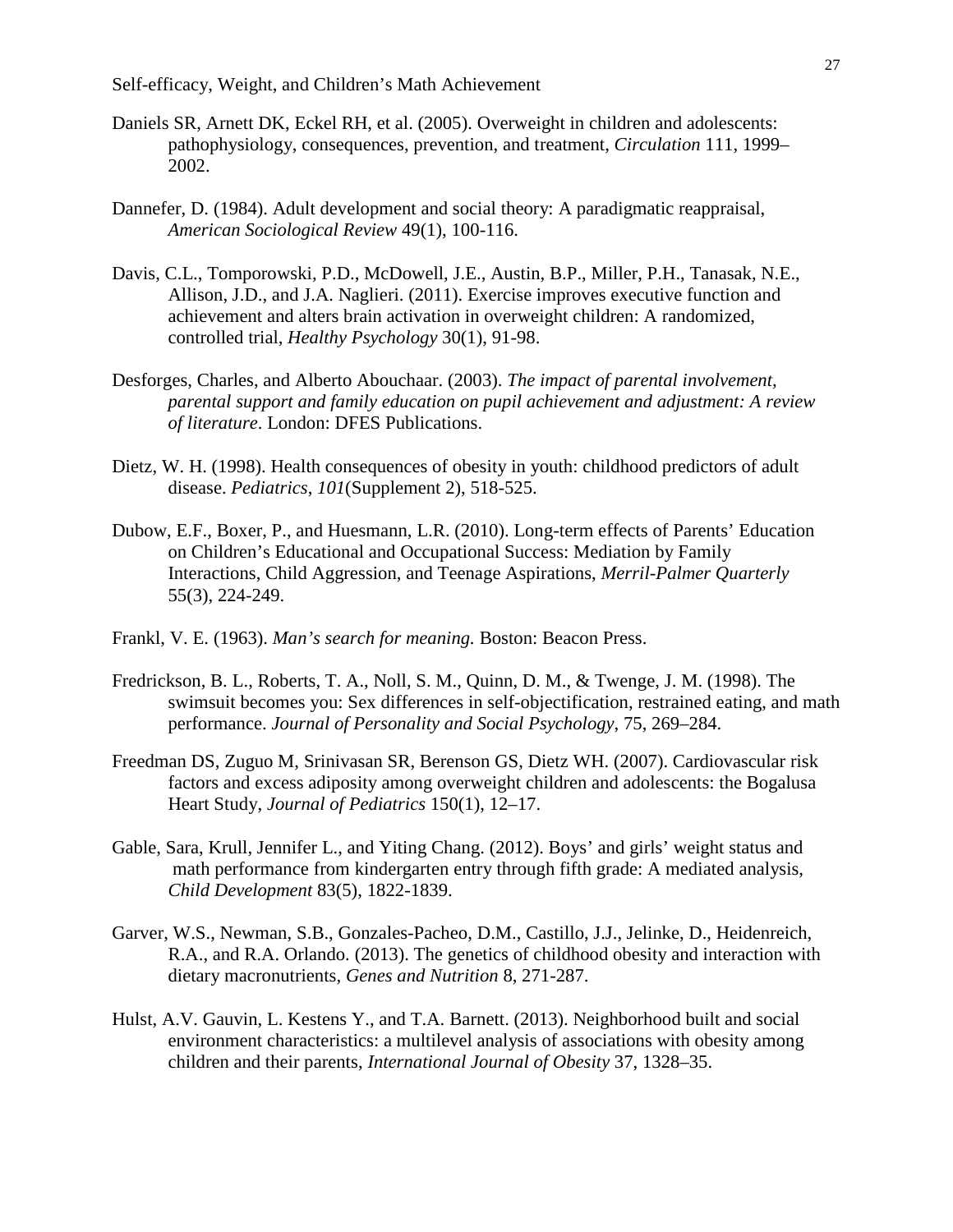- Judge, S., & Jahns, L. (2007). Association of overweight with academic performance and social and behavioral problems: an update from the early childhood longitudinal study. *Journal of School Health*, *77*(10), 672-678.
- Johnston, W. A., & Heinz, S. P. (1978). The flexibility and capacity demands of attention. *Journal of Experimental Psychology: General,* 707, 420-435.
- Klinitzke, G., Steinig, J., Bluher, M., Kersting, A., and B. Wagner. (2012). Obesity and suicide risk in adults—A systemic review, *Journal of Affective Disorders* 145, 277-284.
- Kaestner, R. Grossman, M., and B. Yarnoff. (2009). Effects of weight n adolescent educational attainment, *NBER Working Paper: National Bureau of Economic Research.*
- Kolb, D. A. (1984). *Experiential learning: Experience as the source of learning and development* (Vol. 1). Englewood Cliffs, NJ: Prentice-Hall.
- Li, Y., Dai, Q., Jackson, J. C., & Zhang, J. (2008). Overweight is associated with decreased cognitive functioning among school‐age children and adolescents, *Obesity* 16(8), 1809- 1815.
- Linde, J. A., Rothman, A. J., Baldwin, A. S., & Jeffery, R. W. (2006). The impact of selfefficacy on behavior change and weight change among overweight participants in a weight loss trial, *Health Psychology*, *25*(3), 282.
- Finkelstein, J E.A., Trogdon, J.G., Cohen, J.W., and W. Dietz. (2009). Annual medical spending attributable to obesity: payer- and service-specific estimates, *Health Affairs* 28, w822–w831.
- Fredrickson, B. L., Roberts, T. A., Noll, S. M., Quinn, D. M., and J. M. Twenge. (1998). The swimsuit becomes you: Sex differences in self-objectification, restrained eating, and math performance, *Journal of Personality and Social Psychology* 75, 269–284.
- Frisco, M.L., Houle, J.N., and M.A. Martin. (2010). The image in the mirror and the number on the scale: Weight perceptions and adolescents depressive symptoms, *Journal of Health and Social Behavior* 51(2), 215-228.
- Giskes, K., van Lenthe, F.J., Turrell, G., Kamphuis, C.B., and J. Brug. (2008). Socioeconomic position at different srages of the life course and its influence on body weight and weight gain in adulthood: A longitudinal study with 13-year follow up, Obesity 16(6), 1377- 1381.
- Gopal K. Singh; Michael D. Kogan; Peter C. van Dyck. (2010). Changes in State-Specific Childhood Obesity and Overweight Prevalence in the United States From 2003 to 2007, *Archives of Pediatrics & Adolescent Medicine* 84.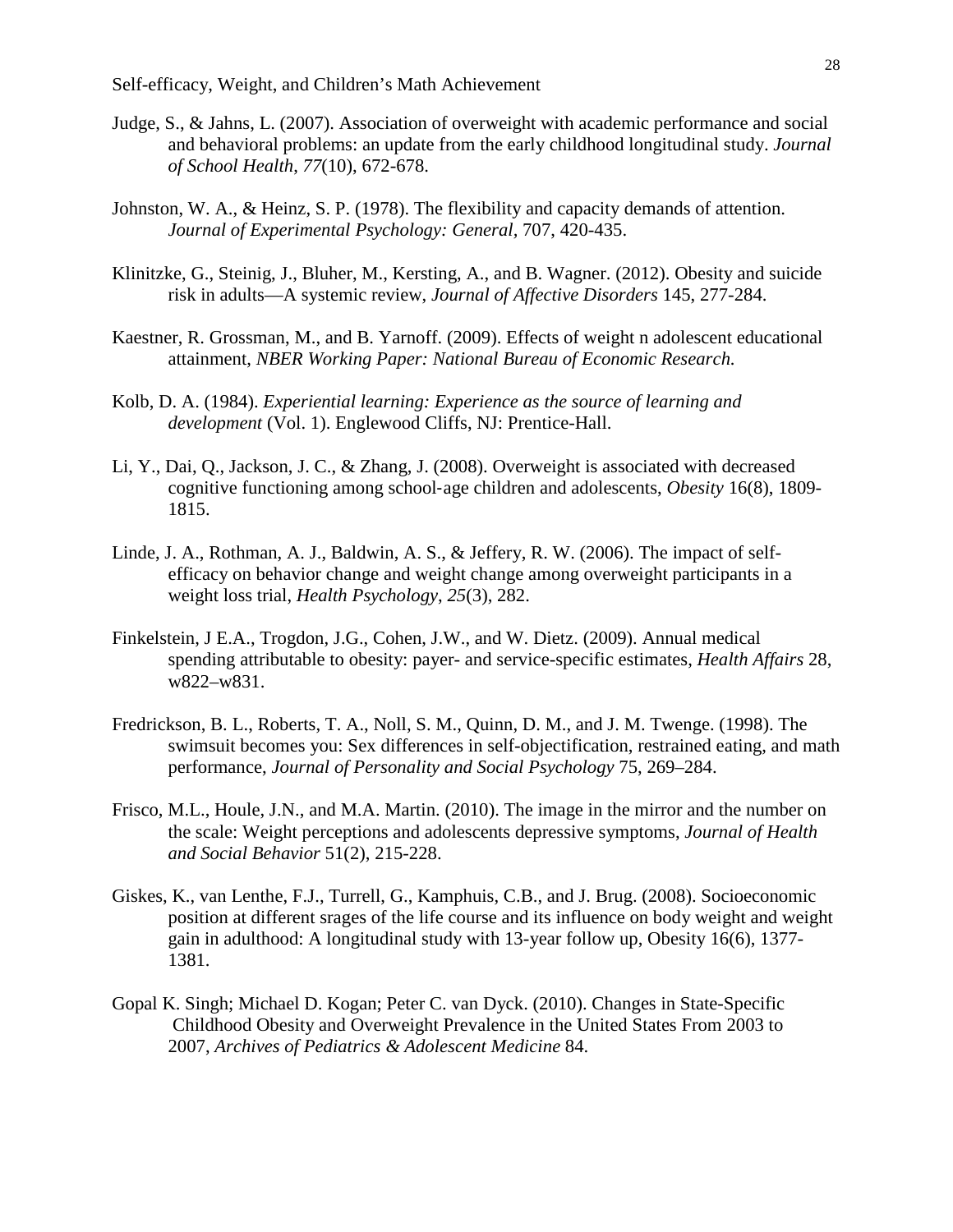- Hedley, A.A., Ogden, C.L., Johnson C.L., Carroll, M.D., Curtin, L.R., and K.M. Flegal. (2004). Prevalence of overweight and obesity among US children, adolescents, and adults, 1999– 2002, *Journal of American Medical Association* 291, 2847–50.
- Judge, Timothy A., Erez, Amir, Bono, Joyce E., and Carl J. Thoresen. (2002). Are measures of self-esteem, neuroticism, locus of control, and generalized self-efficacy indicators of a common core construct? *Journal of Personality and Social Psychology* 83(3), 693-710.
- Kamijo, K., Pontifex, M.B., Khan, N.A., Raine, L.B., Scudder, M.R., Drollette, E.S., Evans, E.M., Castello, D.M., and C.H. Hillman. (2014). The Negative Association of Childhood Obesity to Cognitive Control of Action Monitoring, *Cerebral Cortex* 24, 654-662.
- Kopelman, P. (2007). Health risks associated with overweight and obesity, *Obesity Review* 8,  $13 - 7$ .
- Kuczmarski, R.J., Ogden, C.L., Guo, S.S., Grummer Strawn, L., Felgal, M., and S.Mei et al. (2002). 2000 CDC growth charts for the United States: Methods and development. National Center for Health Statistics, *Vital Health Statistics* 11, 246.
- Li, Y., Dai, Q., Jackson, J., & Zhang, J. (2008) Overweight is associated with decreased cognitive functioning among school-age children and adolescents, *Obesity*, 16, 1809 -1815.
- Linde, J. A., Rothman, A. J., Baldwin, A. S., & Jeffery, R. W. (2006). The impact of selfefficacy on behavior change and weight change among overweight participants in a weight loss trial. *Health Psychology*, *25*(3), 282.
- Ludwig, D. S. (2007). Childhood obesity—the shape of things to come. *New England Journal of Medicine*, *357*(23), 2325-2327.
- McLaren, L. (2007). Socioeconomic status and obesity, *Epidemiological Rev*iew 29, 29–48.
- Markon, K.E., Chmielewski, M., and C.J. Miller. (2011). The reliability and validity of discrete and continuous measures of psychopathology: A quantitative review, *Psychological Bulletin* 137, 856-879.
- Marlow, M.L. (2013). Determinants of state laws addressing obesity, *Applied Economic Letters*.21, 84–9.
- McCabe, M. P., & Ricciardelli, L. A. (2005). A longitudinal study of body image and strategies to lose weight and increase muscles among children, *Applied Developmental Psychology* 26, 559–577.
- Multon, K. D., Brown, S. D., & Lent, R. W. (1991). Relation of self-efficacy beliefs to academic outcomes: A meta-analytic investigation. *Journal of counseling psychology*, *38*(1), 30.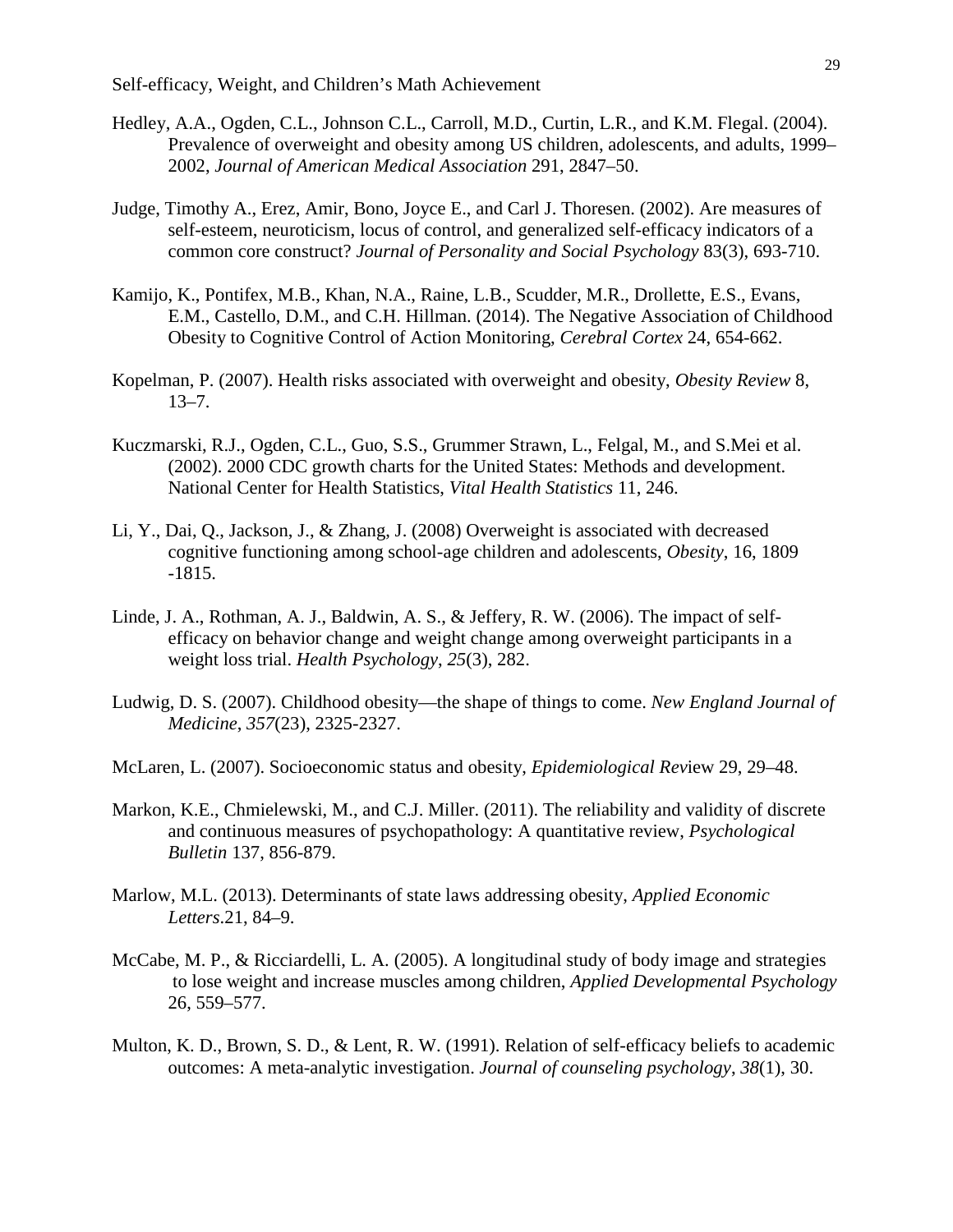- OECD; Organization for Economic Cooperation and Development (2013), Education at a Glance 2013: OECD Indicators, OECD Publishing. http://dx.doi.org/10.1787/eag-2013-en.
- Ogden, C.L., Carroll, M.D., Kit, B.K., and K.M. Flegal. (2014). Prevalence of childhood obesity in the United States, 2011-2012. *Journal of the American Medical Association,* 311(8), 806-14.
- Ogden, C.L., Carroll, M.D., Kit, B.K., and K.M. Flegal. (2012). Prevalence of childhood obesity in the United States, 1999-2010. *Journal of the American Medical Association,* 307(5), 806-14.
- Pajares, F., & Miller, M.D. (1994). Role of self-efficacy and self-concept beliefs in mathematical problemsolving: A path analysis. *Journal of educational psychology*, *86*(2), 193.
- Pajares, F., & Kranzler, J. (1995). Self-efficacy beliefs and general mental ability in mathematical problem-solving. *Contemporary Educational Psychology*, 20, 426-443.
- Power, C., Manor, O., and S. Matthew. (2003). Child to adult socioeconomic conditions and obesity in a national cohort. *International Journal of Obesity and Related Metabolic Disorders*, 27(9), 1081-1086.
- Robinson, S. (2006). Victimization of obese adolescents. *The Journal of school nursing*, *22*(4), 201-206.
- Scott, K.M., Bruffaerts, R., Simon, G.E., Alonso, J., Angermeyer, M., de Girolamo, Demyttenaere, G. K., Gasquet, I., Haro, J.M., Karam, E., Kessler, R.C., Levinson, D., Mora, M.E.M., Browne, M.A. O., Ormel, Villa, J. J.P., Uda, H., and M. Von Korff. (2008). Obesity and mental disorders in the general population: results from the world mental health surveys, *International Journal of Obesity* 32, 192–200.
- Schunk, D. H. (1995). Self-efficacy and education and instruction. In *Self-efficacy, adaptation, and adjustment* pp. 281-303, Springer US.
- Schunk, D. H., & Pajares, F. (2004). Self-efficacy in Education revisited. *Big theories revisited*, 15-138.
- Seligman, M. E. P. (1998). *Learned optimism: How to change your mind and your life* (2nd ed.). New York: Pocket Books.
- Shore, S., Sachs, M., Lidicker, J., Brett, S., Wright, A., & Libonati, J. (2008). Decreased scholastic achievement in overweight middle school students. *Obesity*, 16, 1535-15.
- Siegel, R. G., Galassi, J. P., & Ware, W. B. (1985). A comparison of two models for predicting mathematics performance: Social learning versus math aptitude–anxiety. *Journal of Counseling Psychology*, *32*(4), 531.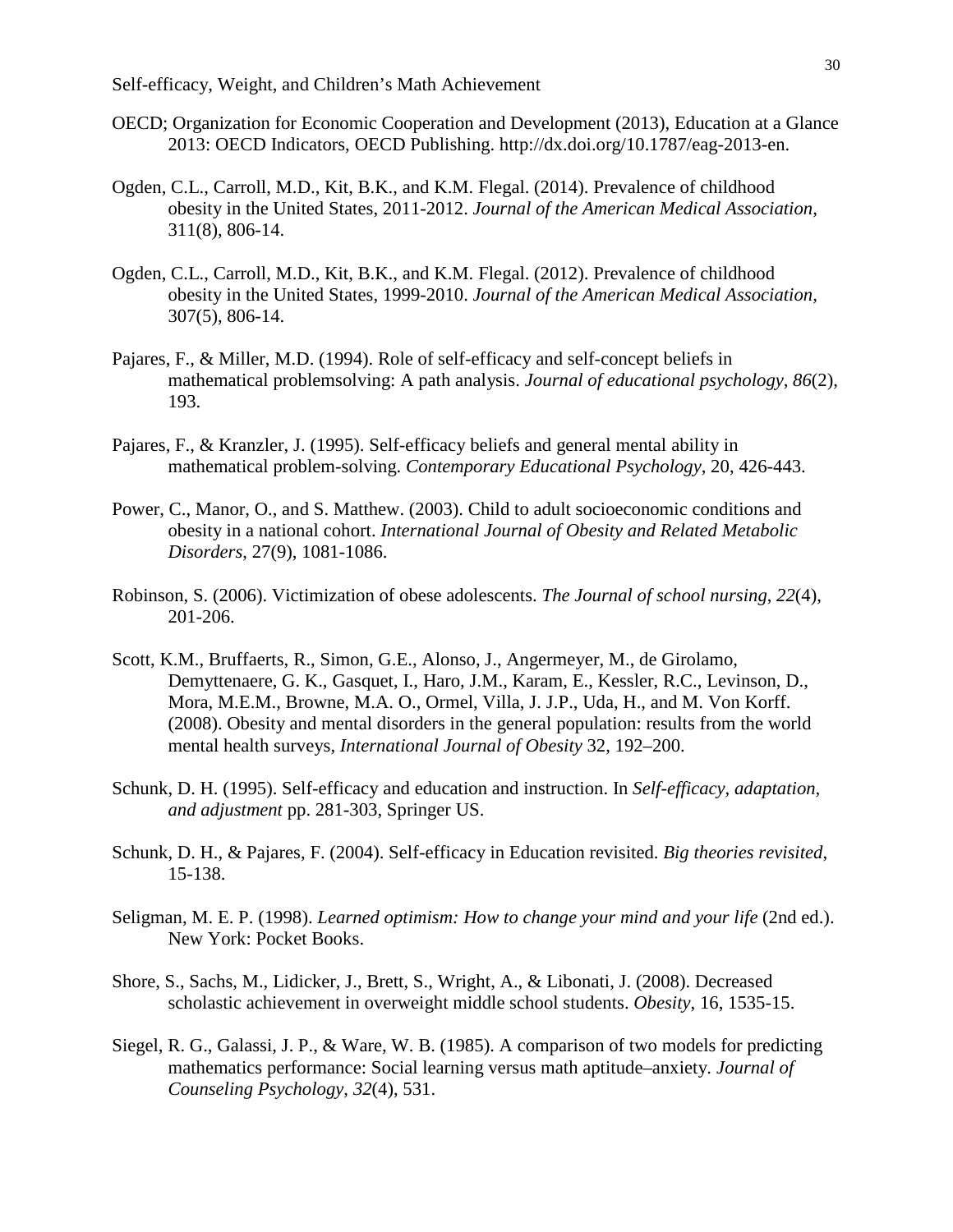- Singer, J. D., and J. B. Willett. (2003). *Applied longitudinal analysis. Modeling change and event occurrence*. New York: Oxford University Press.
- St Clair-Thompson, H.L. and S.E. Gathercole. (2006). Executive functions and achievements in school: Shifting, updating, inhibition, and working memory. *The Quarterly Journal of Experimental Psychology* 59(4), 745-59.
- Strauss, R.S. and H.A. Pollack. (2003). Social marginalization of overweight children. *Archives of Pediatric and Adolescent* Medicine, 157(8), 746-752.
- Taras, H., & Potts‐Datema, W. (2005). Obesity and student performance at school. *Journal of School Health, 75*(8), 291-295.
- Taylor, S. E. (1989). *Positive illusions: Creative self-deception and the healthy mind.* New York: Basic Books.
- Taylor, S. E., Kemeny, M. E., Reed, G. M., Bower, J. E., & Gruenewald, T. L. (2000). Psychological resources, positive illusions, and health. *American psychologist*, *55*(1), 99.
- Tershakovec, A.M. Weller, S.C., and P.R. Gallagher. (1994). Obesity, school performance and behavior of black, urban elementary school children. *International Journal of Obesity and Related Metabolic* Disorders, 18(5), 232-7.
- Tomporowski, P.D., Davis, C.L., Miller, P.H., and J.A. Nagliri. (2008). Exercise and children's intelligence, cognition, and academic achievement, *Education Psychology Review* 20, 111-131.
- Tourangeau, K., Nord, C., Lê, T., Sorongon, A. G., and Najarian, M. (2009). *Early Childhood Longitudinal Study, Kindergarten Class of 1998–99 (ECLS-K), Combined User's Manual for the ECLS-K Eighth-Grade and K–8 Full Sample Data Files and Electronic Codebooks* (NCES 2009–004)*.* National Center for Education Statistics, Institute of Education Sciences, U.S. Department of Education. Washington, DC.
- United States Census Bureau. (2013). Accessed April 5, 2014 at http://www.census.gov/population/intmigration.
- Wadden, T.A., Foster, G.D., Stunkard, A.J., and J.R. Linowitz. (1989). Dissatisfaction with weight and figure in obese girls: discontent but not depression, *International Journal of Obesity* 13, 89–97.
- Wang, J., Sereika, S.M., Styn, M.A., and L.E. Burke. (2013). Factors associated with healthrelated quality of life among overweight or obese adults, *Journal of Clinical Nursing* 22, 2172–82.
- West, J., Denton, K., Reaney, L. M., Campbell, J. R., Hombo, C. M., Mazzeo, J., ... & Angeles,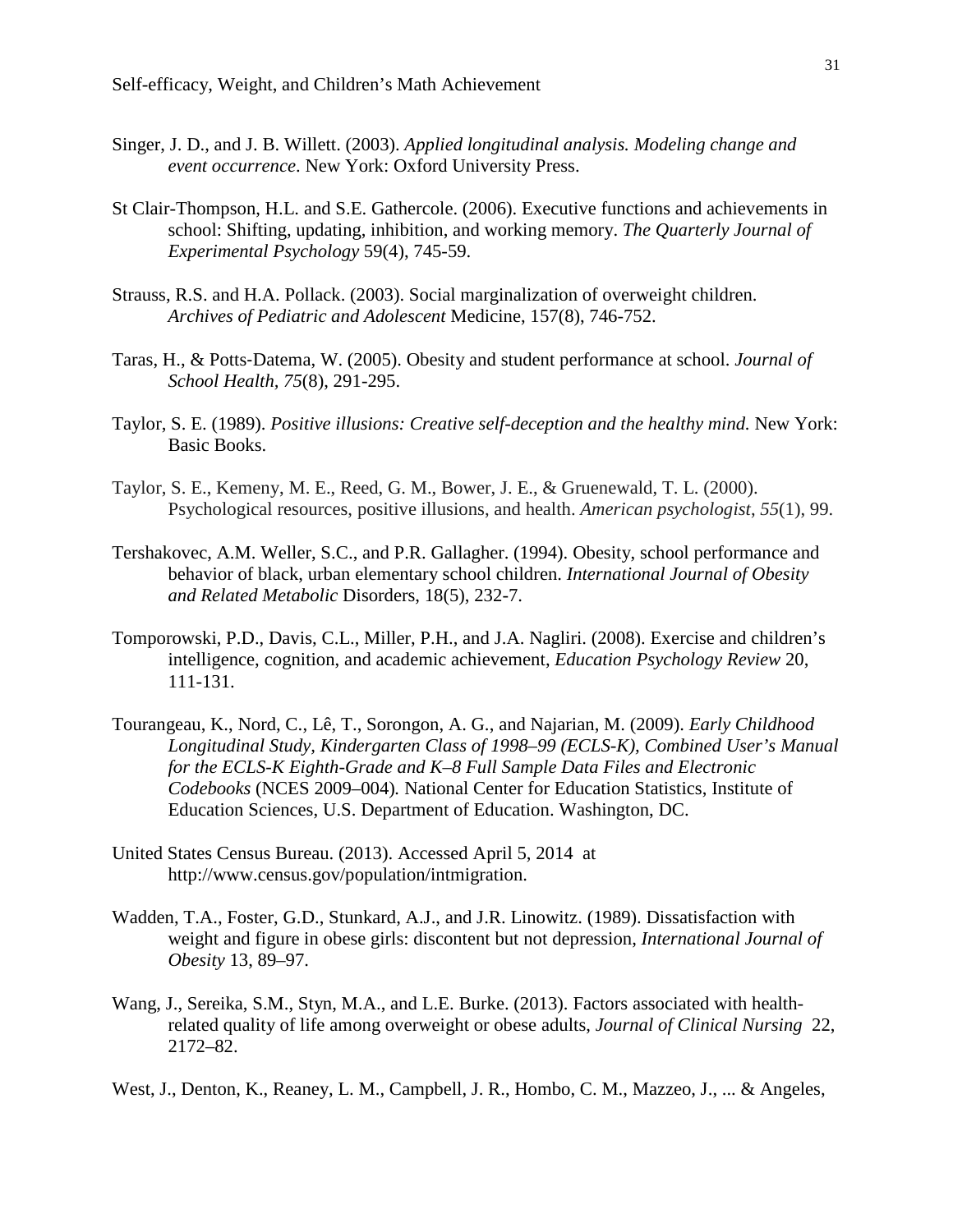J. (2000). Kindergarten. *National Center for Education Statistics*, *2*(4), 25.

- Woolf, S. H., and Aron, L. (Eds.). (2013). *US Health in International Perspective: Shorter Lives, Poorer Health*. National Academies Press.
- Woodcock, R. W., McGrew, K. S., and J. K. Werder. (1996). *Woodcock-McGrew-Werder Mini-Battery of Achievement*. Itasca, IL: Riverside.
- Yanovski, S.Z. and J.A. Yanovski. (2011). Obesity prevalence in the United States Up, down, or sideways? *New England Journal of Medicine* 364, 987–9.
- Zametkin AJ, Zoon CK, Klein HW, Munson S. (2004). Psychiatric aspects of child and adolescent obesity: a review of the past 10 years. *Journal of American Academy of Child Adolescent Psychiatry,* 43(2), 134- 1 SO.
- Zimmerman, B. J. (1989). A social cognitive view of self-regulated academic learning. *Journal of educational psychology*, *81*(3), 329.
- Zimmerman, B. J. (2000). Self-efficacy: An essential motive to learn. *Contemporary educational psychology*, *25*(1), 82-91.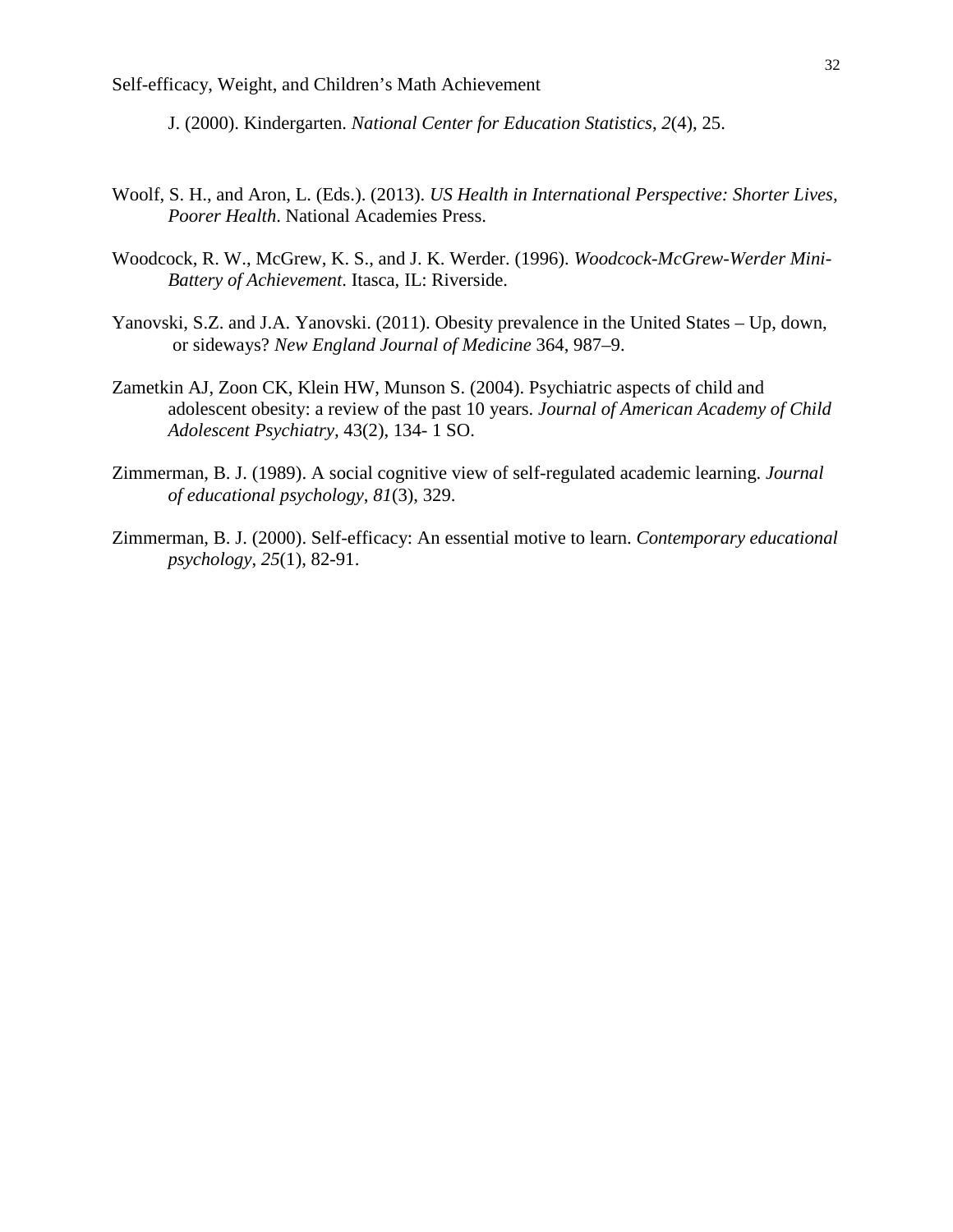| Self-efficacy, Weight, and Children's Math Achievement |  |  |  |  |
|--------------------------------------------------------|--|--|--|--|
|                                                        |  |  |  |  |

|                       |           | Wave 1 | Wave 2 | Wave 3 | Wave 4 | Wave 5 | Wave 6 | Wave 7 |
|-----------------------|-----------|--------|--------|--------|--------|--------|--------|--------|
| Age                   |           |        |        |        |        |        |        |        |
|                       | M         | 5.71   | 6.23   | 6.67   | 7.24   | 9.13   | 11.07  | 14.07  |
|                       | <b>SD</b> | 0.36   | 0.36   | 0.38   | 0.35   | 0.35   | 0.36   | 0.35   |
| <b>BMI</b> of Males   |           |        |        |        |        |        |        |        |
|                       | M         | 16.33  | 16.45  | 16.64  | 16.87  | 18.57  | 20.35  | 22.36  |
|                       | <b>SD</b> | 2.14   | 2.23   | 2.50   | 2.77   | 3.77   | 4.61   | 5.61   |
| <b>BMI</b> of Females |           |        |        |        |        |        |        |        |
|                       | M         | 16.07  | 16.24  | 16.40  | 16.70  | 18.34  | 20.06  | 22.58  |
|                       | <b>SD</b> | 2.11   | 2.23   | 2.56   | 2.69   | 3.67   | 4.46   | 7.30   |

**Table 1: Means and Standard Deviations for Time Varying Covariates, by Wave**

*Source* : Data are from the Early Childhood Longitudinal Study Kindergarten Class 1998-1999.

٦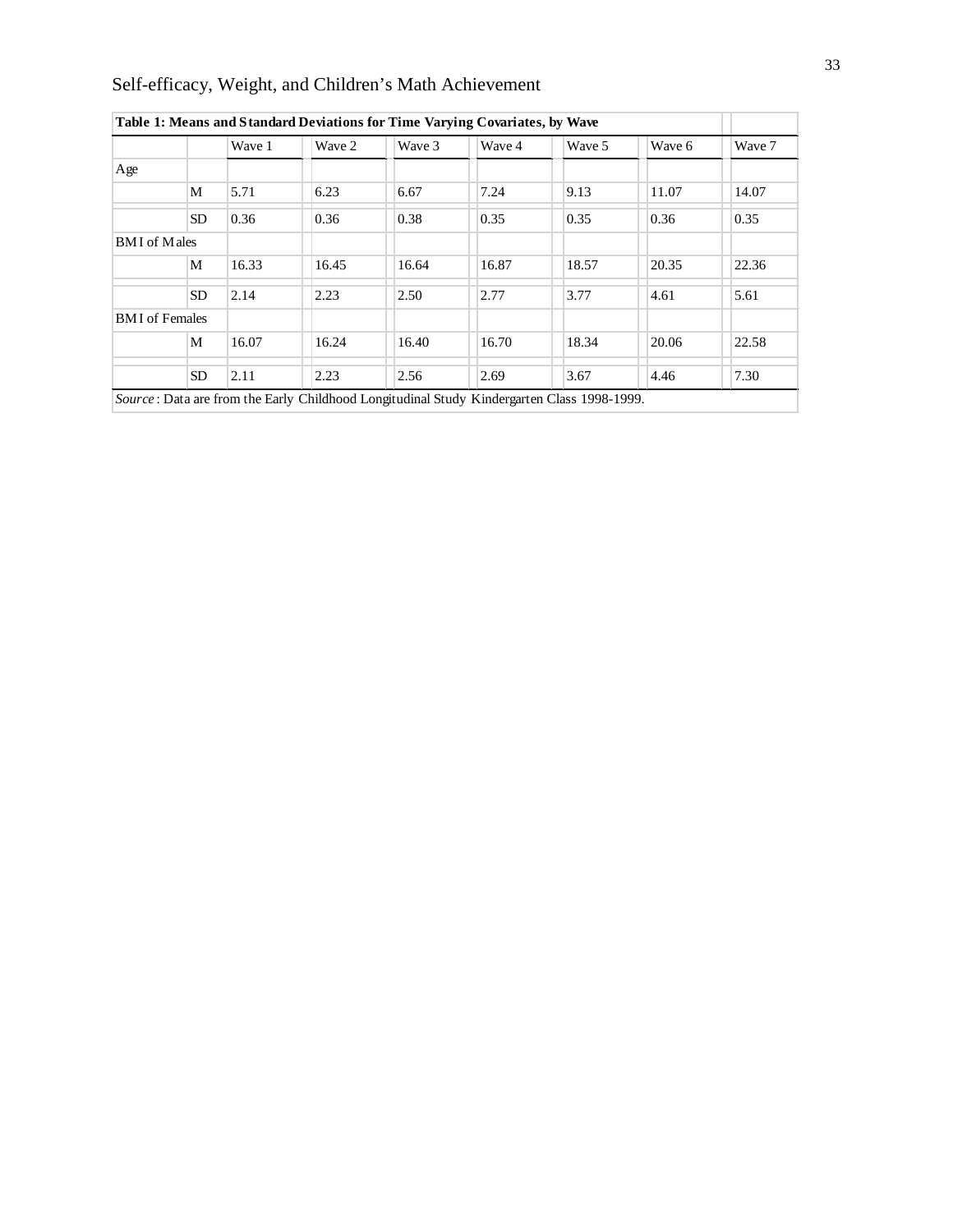| <b>Covariates, by Weight Status</b>                 |               |        |       |            |      |        |  |
|-----------------------------------------------------|---------------|--------|-------|------------|------|--------|--|
|                                                     | Normal-weight |        |       | Overweight |      | Obese  |  |
| <b>Variable</b>                                     | M             | (SE)   | M     | (SE)       | M    | (SE)   |  |
| <b>Demograhics</b>                                  |               |        |       |            |      |        |  |
| Gender                                              |               |        |       |            |      |        |  |
| Male                                                | 0.52          | (0.01) | 0.53  | (0.02)     | 0.61 | (0.02) |  |
| Female                                              | 0.48          | (0.01) | 0.47  | (0.02)     | 0.39 | (0.02) |  |
| Race/ethnicity                                      |               |        |       |            |      |        |  |
| White                                               | 0.75          | (0.02) | 0.69  | (0.03)     | 0.63 | (0.03) |  |
| African American                                    | 0.04          | (0.01) | 0.06  | (0.01)     | 0.06 | (0.01) |  |
| Hispanic                                            | 0.15          | (0.01) | 0.19  | (0.03)     | 0.24 | (0.02) |  |
| Asian                                               | 0.03          | (0.01) | 0.02  | (0.01)     | 0.02 | (0.01) |  |
| Other Race                                          | 0.04          | (0.01) | 0.04  | (0.01)     | 0.05 | (0.01) |  |
| Self-efficacy                                       |               |        |       |            |      |        |  |
| Low                                                 | 0.47          | (0.01) | 0.48  | (0.02)     | 0.53 | (0.01) |  |
| High                                                | 0.53          | (0.01) | 0.52  | (0.02)     | 0.47 | (0.01) |  |
| <b>Parent Education Level</b>                       |               |        |       |            |      |        |  |
| Highschool Dropout                                  | 0.03          | (0.01) | 0.08  | (0.02)     | 0.08 | (0.01) |  |
| Highschool Graduate                                 | 0.13          | (0.01) | 0.16  | (0.01)     | 0.21 | (0.02) |  |
| Some College                                        | 0.05          | (0.01) | 0.06  | (0.01)     | 0.08 | (0.01) |  |
| College Graduate                                    | 0.26          | (0.01) | 0.21  | (0.02)     | 0.02 | (0.01) |  |
| <b>Advanced Degree</b>                              | 0.27          | (0.01) | 0.21  | (0.02)     | 0.15 | (0.01) |  |
| N                                                   | 3,090         | 3090   | 1,061 |            | 922  |        |  |
| Source: Data are for children from 1998-2007 ECLS-K |               |        |       |            |      |        |  |
| <i>Note</i> : SE indicates Standard Error           |               |        |       |            |      |        |  |

**Table 2. Weighted Means and Standard Errors for Time Invariant**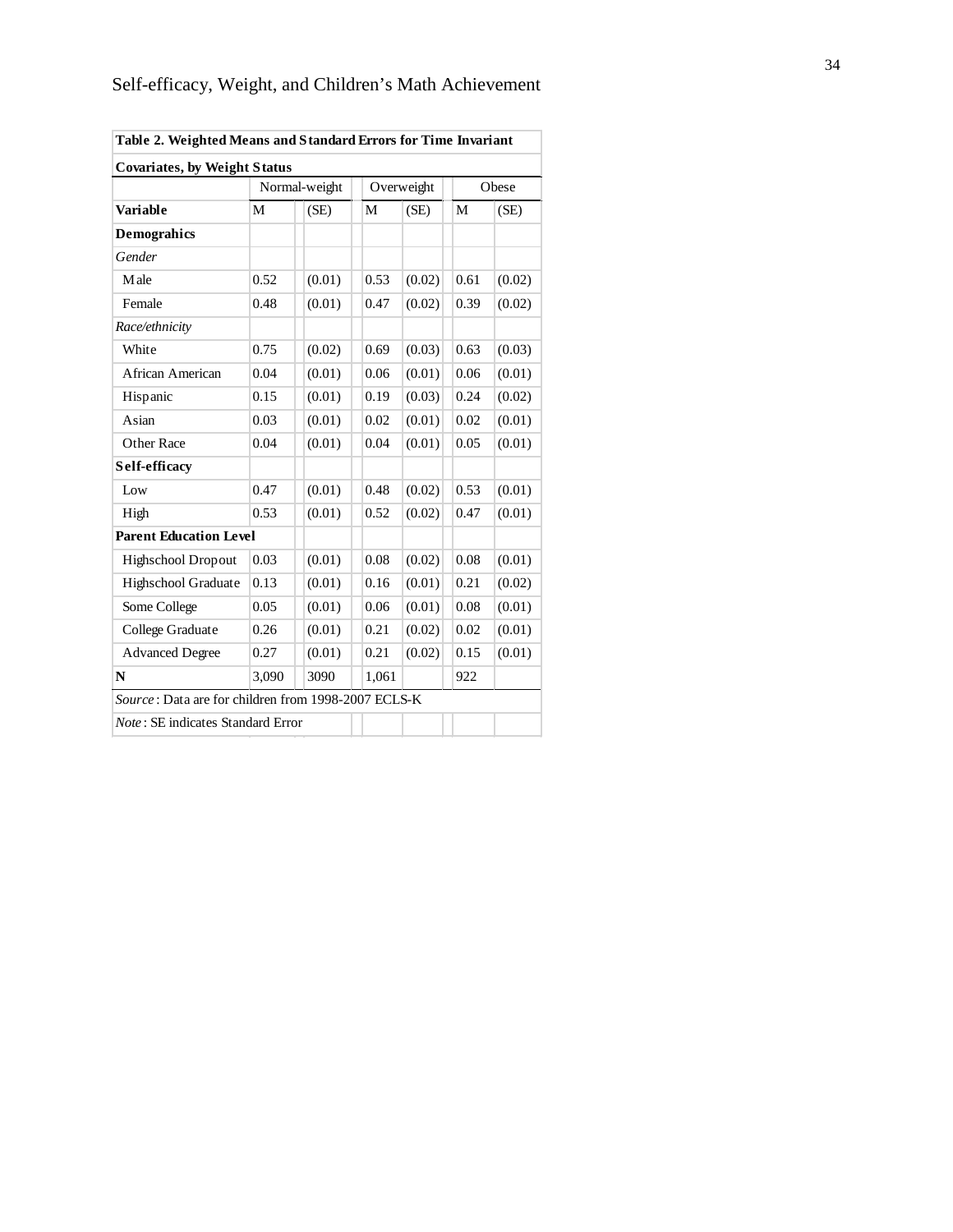| Table 3. Estimated Coefficients for Quadratic Growth Model of    |             |      |           |         |  |  |  |
|------------------------------------------------------------------|-------------|------|-----------|---------|--|--|--|
| <b>Math Achievement Scores</b>                                   |             |      |           |         |  |  |  |
| <b>Fixed Effects</b>                                             | Coefficient | SE   | t ratio   | p       |  |  |  |
| Intercept, $\pi$ 0i                                              | 17.19       | 0.15 | 116.75    | < 0.001 |  |  |  |
| Age, $\pi$ 1                                                     | 29.87       | 0.07 | 455.06    | < 0.001 |  |  |  |
| Age2, $\pi$ 2i                                                   | $-1.61$     | 0.01 | $-266.32$ | < 0.001 |  |  |  |
|                                                                  |             |      |           |         |  |  |  |
| <b>Random Effects   Variance Com df</b>                          |             |      | $\chi$ 2  | p       |  |  |  |
| Level 1                                                          |             |      |           |         |  |  |  |
| $\varepsilon_{it}$                                               | 6.01        |      |           |         |  |  |  |
| Level 2                                                          |             |      |           |         |  |  |  |
| Intercept, $\pi$ 0i                                              | 7.57        | 4925 | 10,257.73 | < 0.001 |  |  |  |
| Age, $\pi$ 1 <sup>i</sup>                                        | 2.9         | 4925 | 7,217.56  | < 0.001 |  |  |  |
| Age2, $\pi$ 2i                                                   | 0.24        | 4925 | 5,692.63  | < 0.001 |  |  |  |
| <i>Source</i> : Data are for children between 1998-2007, ECLS-K. |             |      |           |         |  |  |  |
| <i>Note</i> : SE indicates Standard Error                        |             |      |           |         |  |  |  |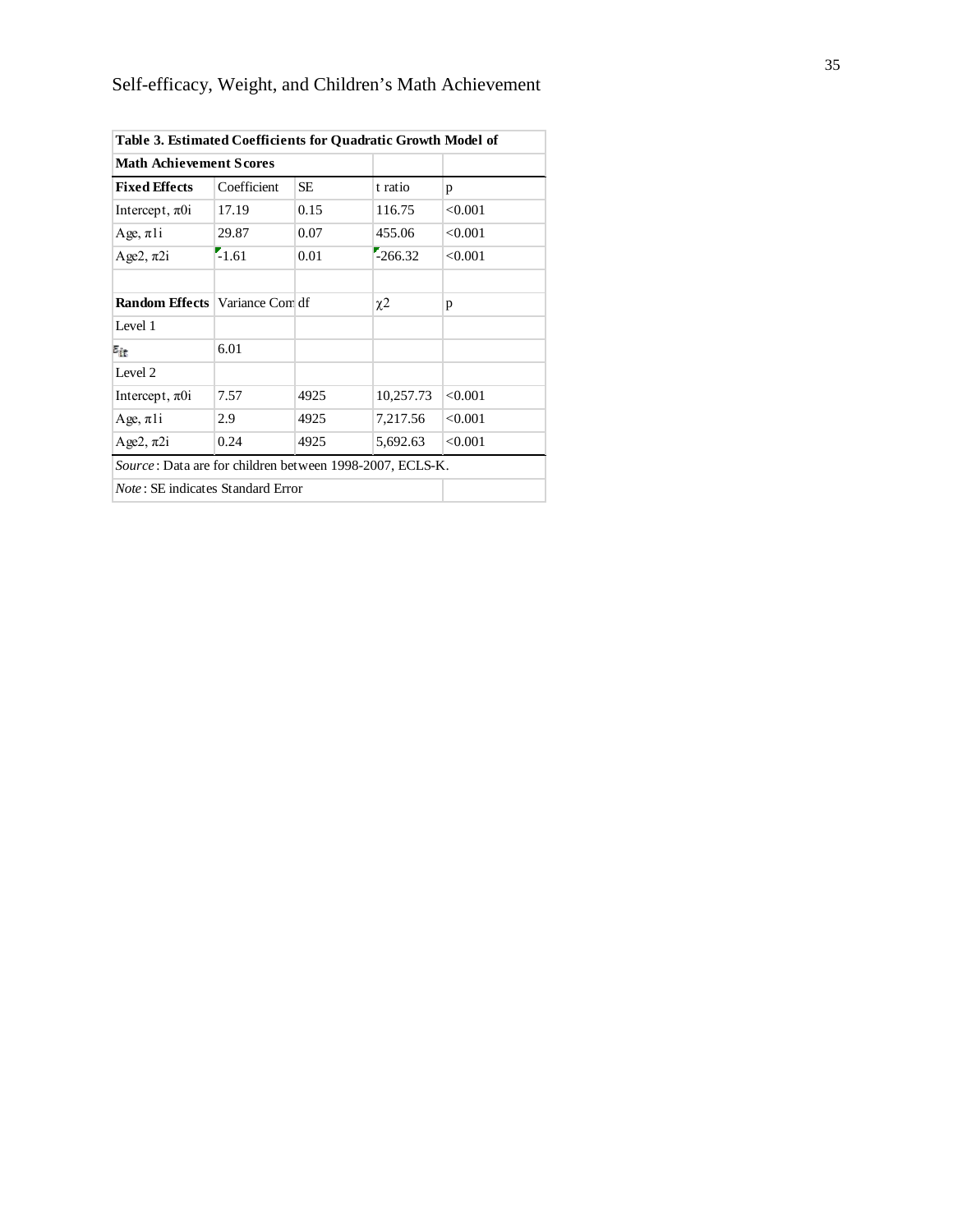| Table 4. Estimated Coefficients for Quadratic Growth Model of Math |                 |      |                     |         |  |  |  |
|--------------------------------------------------------------------|-----------------|------|---------------------|---------|--|--|--|
| Achievement Scores with Time-varying Indicator of Weight Status    |                 |      |                     |         |  |  |  |
| <b>Fixed Effects</b>                                               | Coefficient     | SE   | t ratio             | p       |  |  |  |
| Intercept, $\pi$ 0i                                                | 14.8            | 0.25 | 58.41               | < 0.001 |  |  |  |
| Age, $\pi$ 1i                                                      | 29.74           | 0.07 | 449.2               | < 0.001 |  |  |  |
| Age2, $\pi$ 2i                                                     | $-1.60$         | 0.01 | $-262.54$           | < 0.001 |  |  |  |
| BMI, $\pi 3i$                                                      | $-0.0001$       | 0.00 | $-26.41$            | < 0.001 |  |  |  |
| Overweight, $\pi$ 4i                                               | $-5.77$         | 0.07 | $-8.46$             | < 0.001 |  |  |  |
| Obesity, $\pi 5i$                                                  | $-7.97$         | 0.69 | $-11.59$            | < 0.001 |  |  |  |
| <b>Random Effects</b>                                              | Variance Com df |      | $\chi$ <sup>2</sup> | p       |  |  |  |
| Level 1                                                            |                 |      |                     |         |  |  |  |
| $\varepsilon_{\rm ir}$                                             | 35.66           |      |                     |         |  |  |  |
| Level 2                                                            |                 |      |                     |         |  |  |  |
| Intercept, $\pi$ 0i                                                | 34.85           | 4925 | 7,907.35            | < 0.001 |  |  |  |
| Age, $\pi$ 1i                                                      | 8.81            | 4925 | 7,326.05            | < 0.001 |  |  |  |
| Age2, $\pi$ 2i                                                     | 0.06            | 4925 | 5,781.46            | < 0.001 |  |  |  |
| BMI, $\pi 3i$                                                      | 0.25            | 4925 | 485.70              | 0.01    |  |  |  |
| Overweight, $\pi$ 4i                                               | 0.33            | 4925 | 488.20              | 0.03    |  |  |  |
| Obesity, $\pi 5i$                                                  | 0.21            | 4925 | 453.60              | 0.02    |  |  |  |
| Source: Data are for children between 1998 - 2007, ECLS-K.         |                 |      |                     |         |  |  |  |
| <i>Note</i> : SE indicates Standard Error                          |                 |      |                     |         |  |  |  |
|                                                                    |                 |      |                     |         |  |  |  |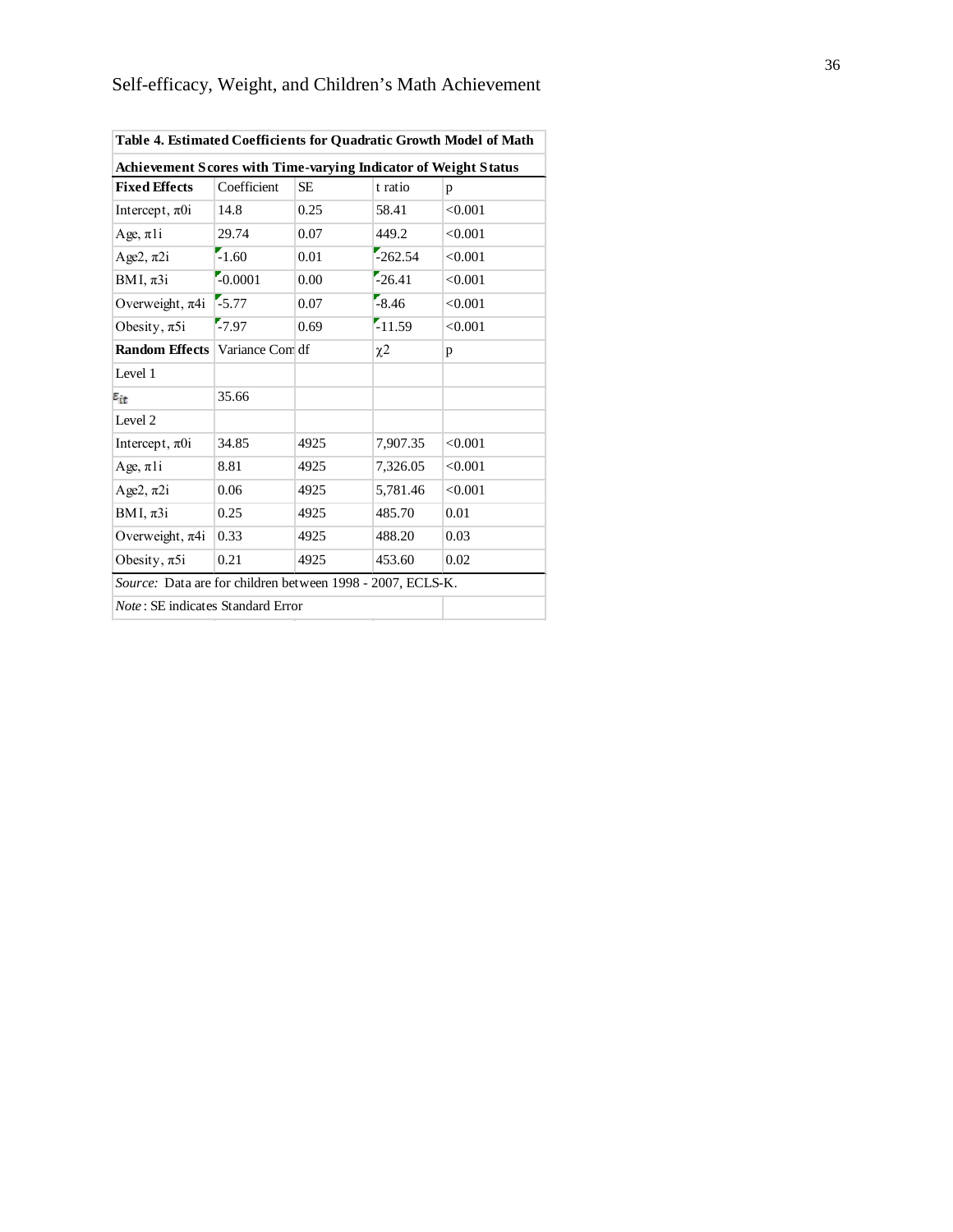| Self-efficacy, Weight, and Children's Math Achievement |  |  |  |  |
|--------------------------------------------------------|--|--|--|--|
|                                                        |  |  |  |  |

| Table 5. Estimated Effects of Self-efficacy on Math                                 |                                             |            |            |  |  |  |  |
|-------------------------------------------------------------------------------------|---------------------------------------------|------------|------------|--|--|--|--|
|                                                                                     | <b>Achievement for Overweight and Obese</b> |            |            |  |  |  |  |
| <b>Children by Selected Characteristics</b>                                         |                                             |            |            |  |  |  |  |
|                                                                                     | <b>BMI</b>                                  | Overweight | Obese      |  |  |  |  |
| Intercept                                                                           | $-0.0002$ ***                               | $-6.61***$ | $-7.21***$ |  |  |  |  |
| <b>Child Variables</b>                                                              |                                             |            |            |  |  |  |  |
| Female                                                                              | $-0.00002$ ***                              | 1.09       | $-0.0003$  |  |  |  |  |
| SE.                                                                                 | 0.000004                                    | 1.20       | 1.32       |  |  |  |  |
| Race                                                                                |                                             |            |            |  |  |  |  |
| African American -0.000006*** -5.82                                                 |                                             |            | $-0.87$    |  |  |  |  |
| <b>SE</b>                                                                           | 0.00001                                     | 5.12       | 2.46       |  |  |  |  |
| Hispanic                                                                            | $-0.00001*$                                 | $-2.90$    | $-2.53$    |  |  |  |  |
| SE.                                                                                 | 0.000005                                    | 2.48       | 2.94       |  |  |  |  |
| Asian                                                                               | 0.00002                                     | 3.62       | 5.09       |  |  |  |  |
| <b>SE</b>                                                                           | 0.00001                                     | 2.49       | 2.99       |  |  |  |  |
| Other                                                                               | 0.000004                                    | $-1.72$    | $-7.88$    |  |  |  |  |
| SE.                                                                                 | 0.000007                                    | 2.59       | 3.25       |  |  |  |  |
| <b>Child Characteristics</b>                                                        |                                             |            |            |  |  |  |  |
| High Self-efficacy 0.000001                                                         |                                             | $3.62**$   | 0.43       |  |  |  |  |
| <b>SE</b>                                                                           | 0.000002                                    | 1.26       | 1.25       |  |  |  |  |
| <b>Family Charcateristics</b>                                                       |                                             |            |            |  |  |  |  |
| <b>HS</b> Graduate                                                                  | $-0.00001$                                  | $-1.36$    | $-2.69$    |  |  |  |  |
| <b>SE</b>                                                                           | 0.00008                                     | 2.07       | 1.91       |  |  |  |  |
| Some College                                                                        | $-0.00002$                                  | $-6.23**$  | $-3.68$    |  |  |  |  |
| <b>SE</b>                                                                           | 0.00001                                     | 2.84       | 2.52       |  |  |  |  |
| College Graduate 0.00002***                                                         |                                             | $3.79*$    | 0.60       |  |  |  |  |
| <b>SE</b>                                                                           | 0.000006                                    | 1.75       | 1.77       |  |  |  |  |
| Advanced Degree 0.00003 ***                                                         |                                             | $4.68**$   | 1.87       |  |  |  |  |
| SE.                                                                                 | 0.000005                                    | 1.62       | 1.72       |  |  |  |  |
| Source: Data are from the ECLS-K (1998-1999).<br>Note: SE indicates Standard Error. |                                             |            |            |  |  |  |  |
| Note: * p < 0.05 ** p < 0.005 *** p < 0.001.                                        |                                             |            |            |  |  |  |  |